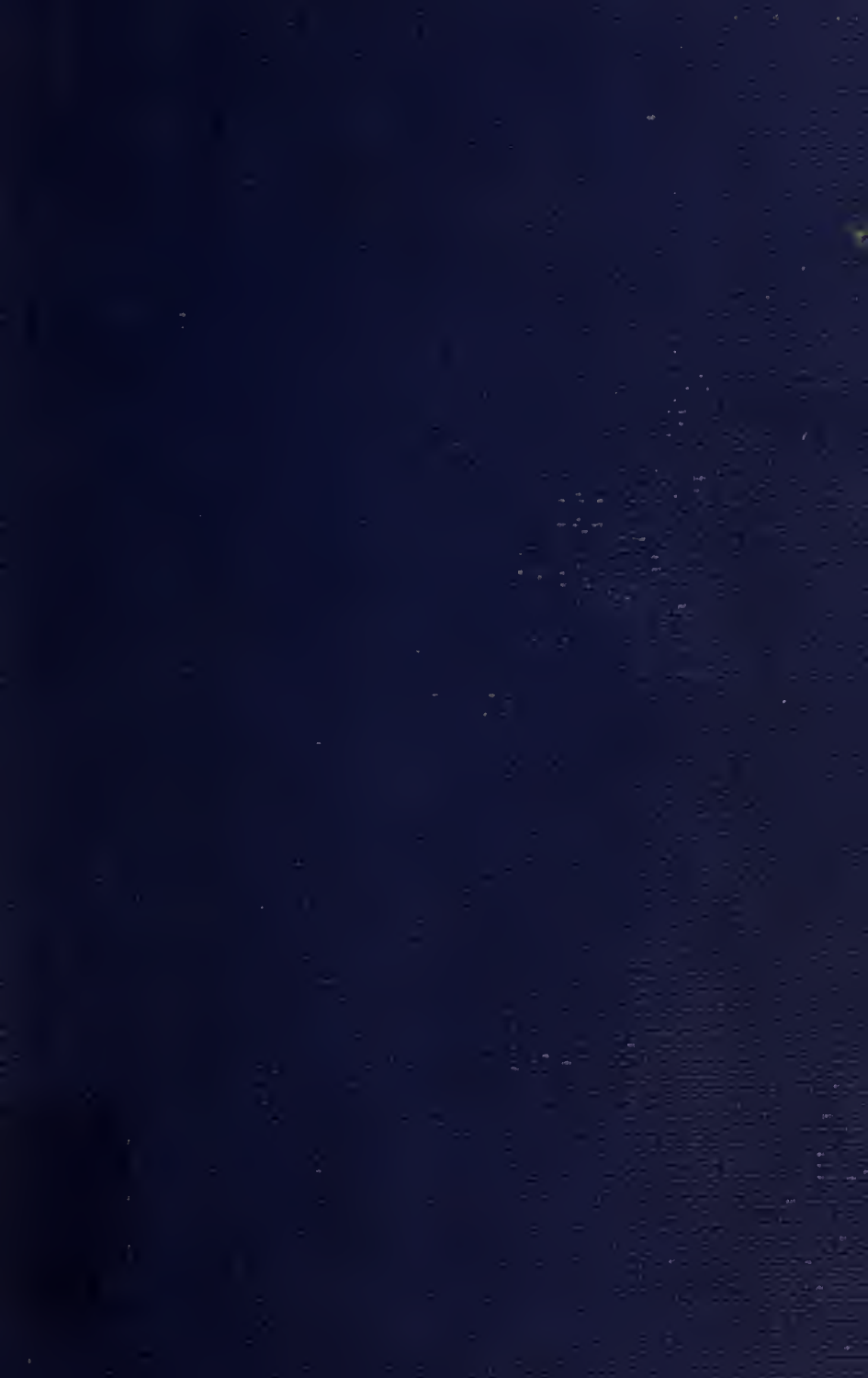# FOR USE IN LIBRARY ONLY.



PER BV 4070 .P712 v.1-10 c.2 Princeton Theological Seminary. The Princeton Seminary bulletin

CO NV 9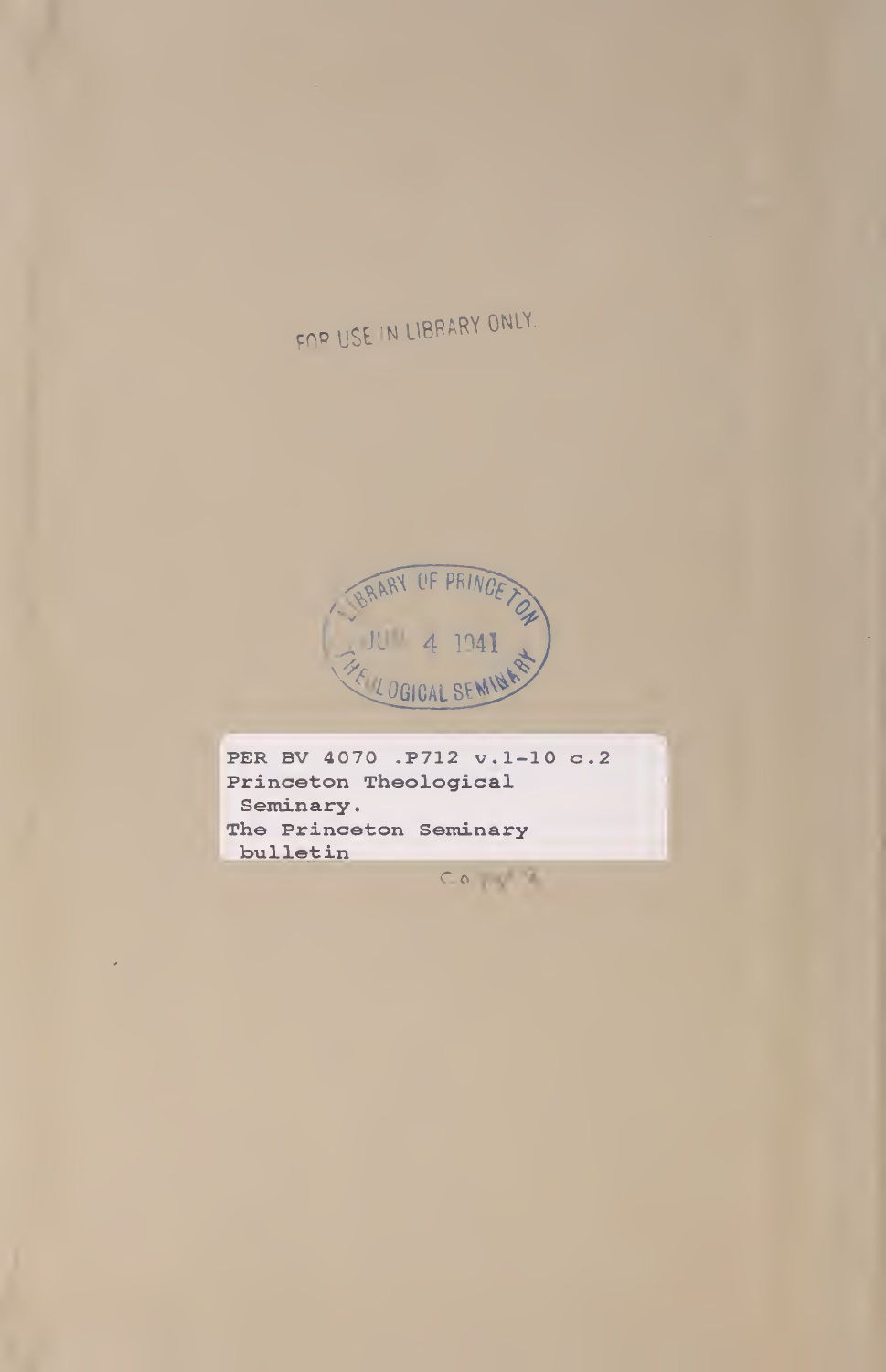FOR USE IN LIBRARY ONLY

 $\mathcal{L} = \{ \mathcal{L}_1, \ldots, \mathcal{L}_n \}$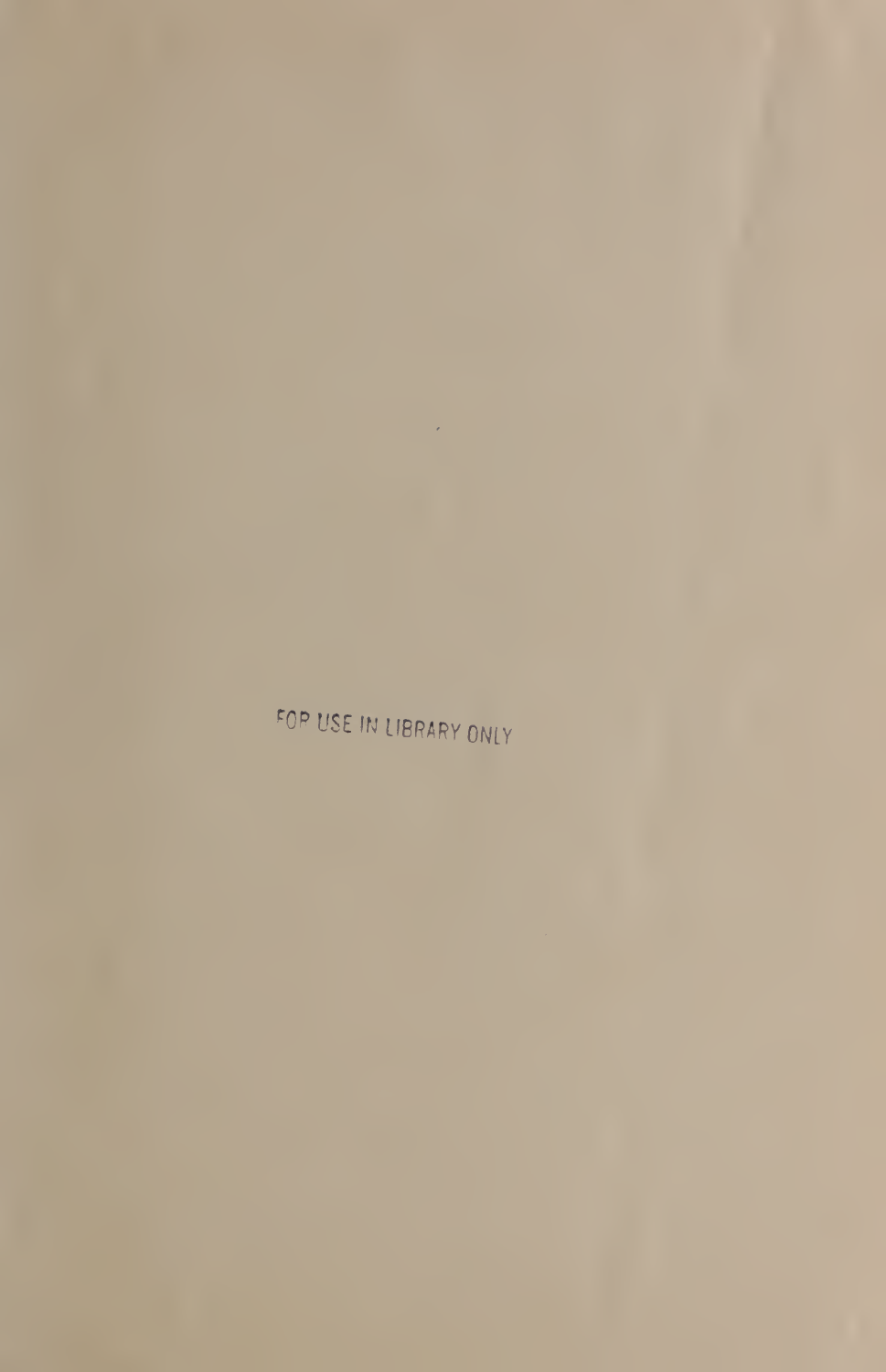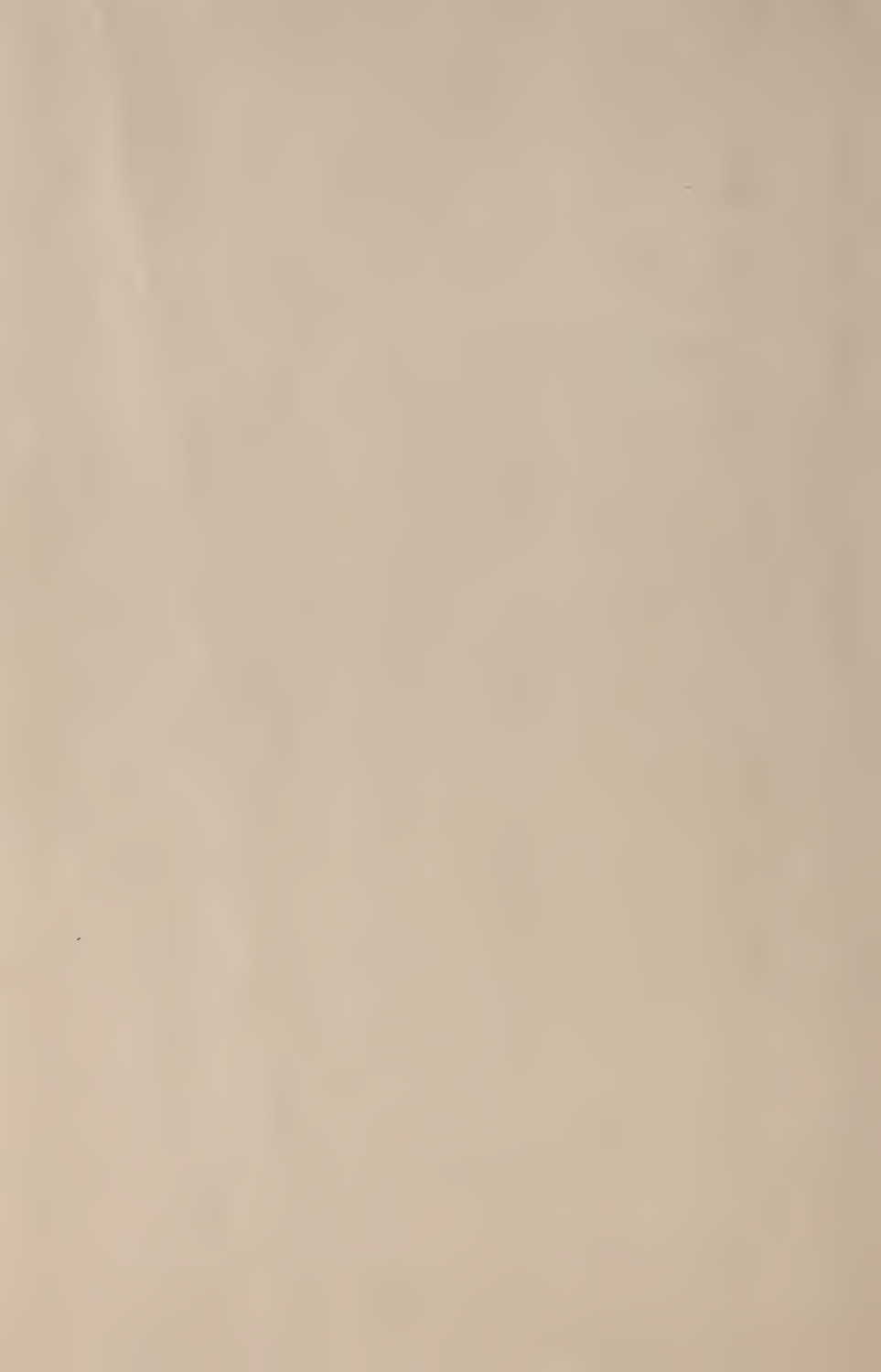Digitized by the Internet Archive in 2016 with funding from Princeton Theological Seminary Library

https://archive.org/details/princetonseminar1119prin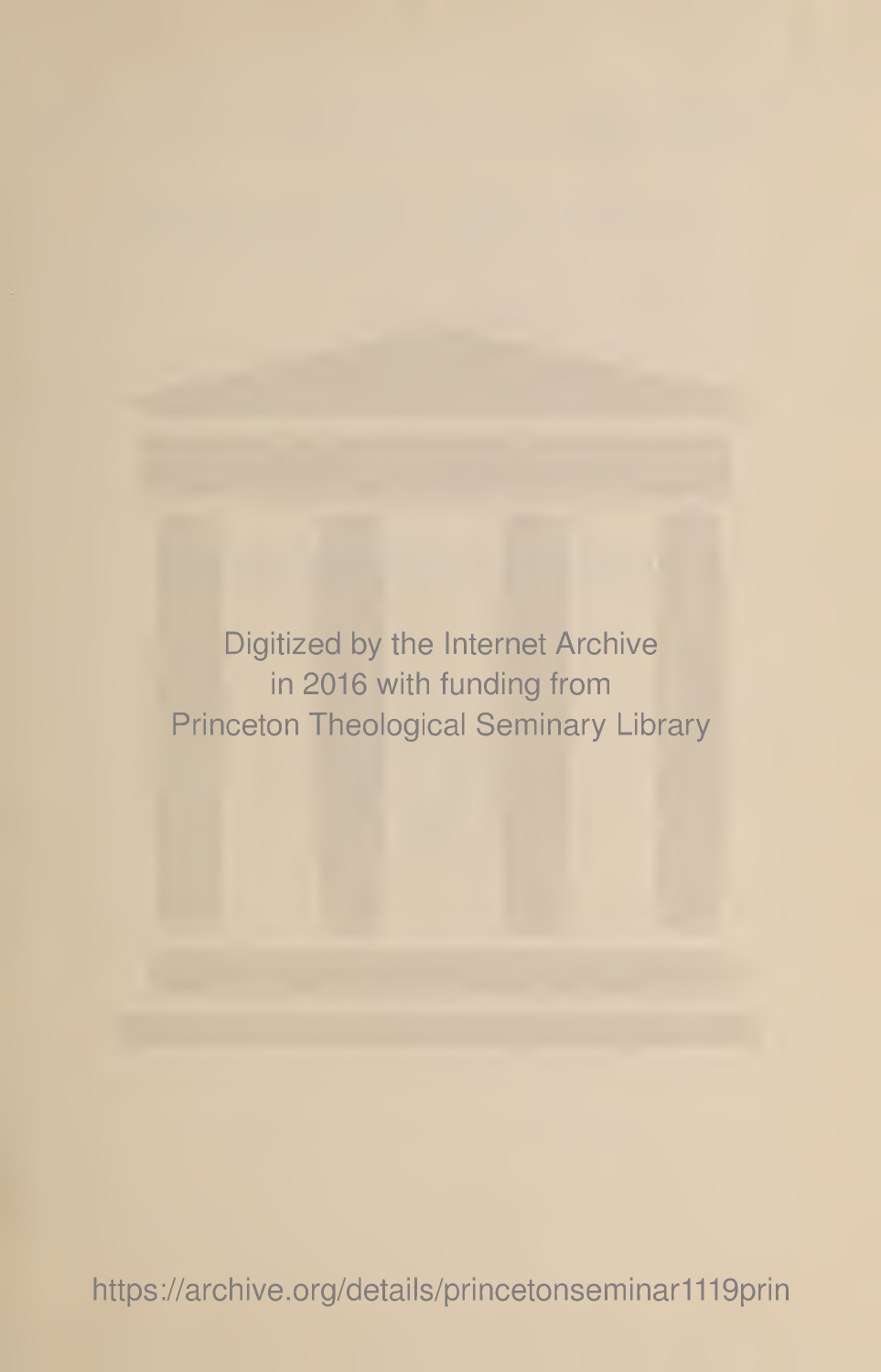$\mathcal{A} \subset \mathbb{R}^n$  .  $\mathcal{L}^{\text{max}}_{\text{max}}$  $\epsilon$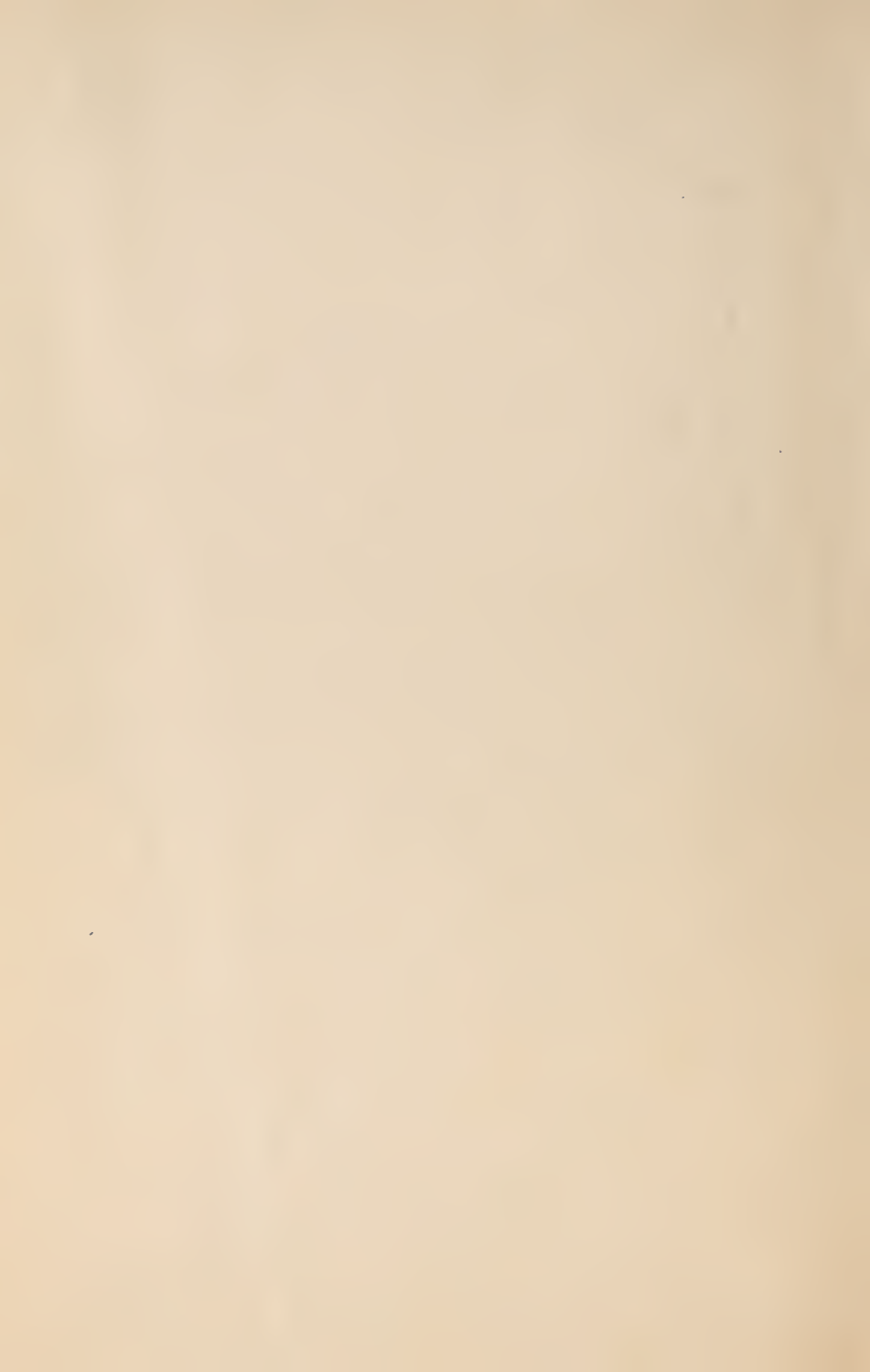# **PEIRAL SF** The Princeton Theological Seminary Bulletin

VOLUME  $I - 10$ 

MAY, 1907-1111

NUMBER-1

# Commencement Number



Published by The Princeton Theological Seminary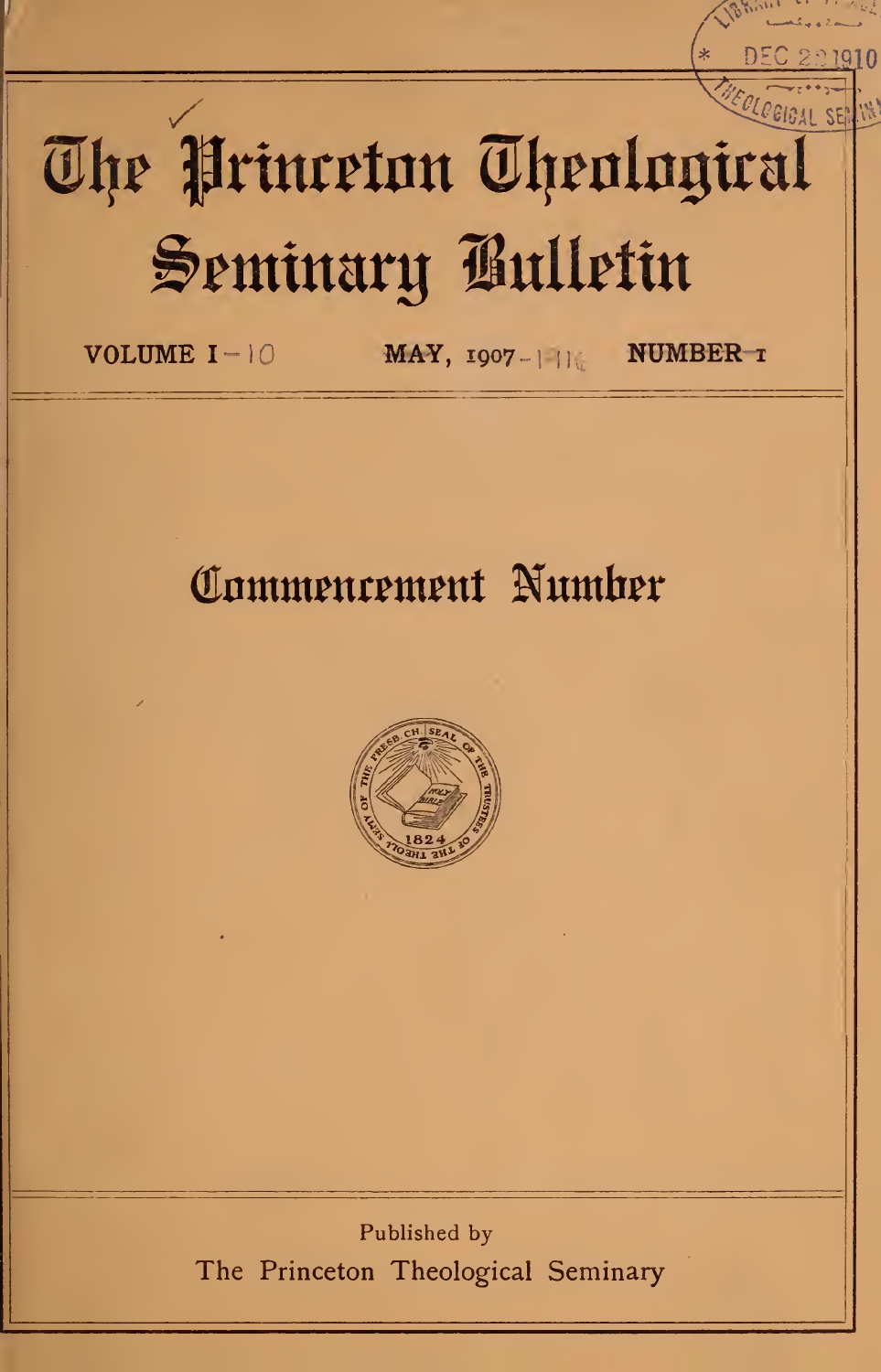$\mathcal{A}^{\pm}$  .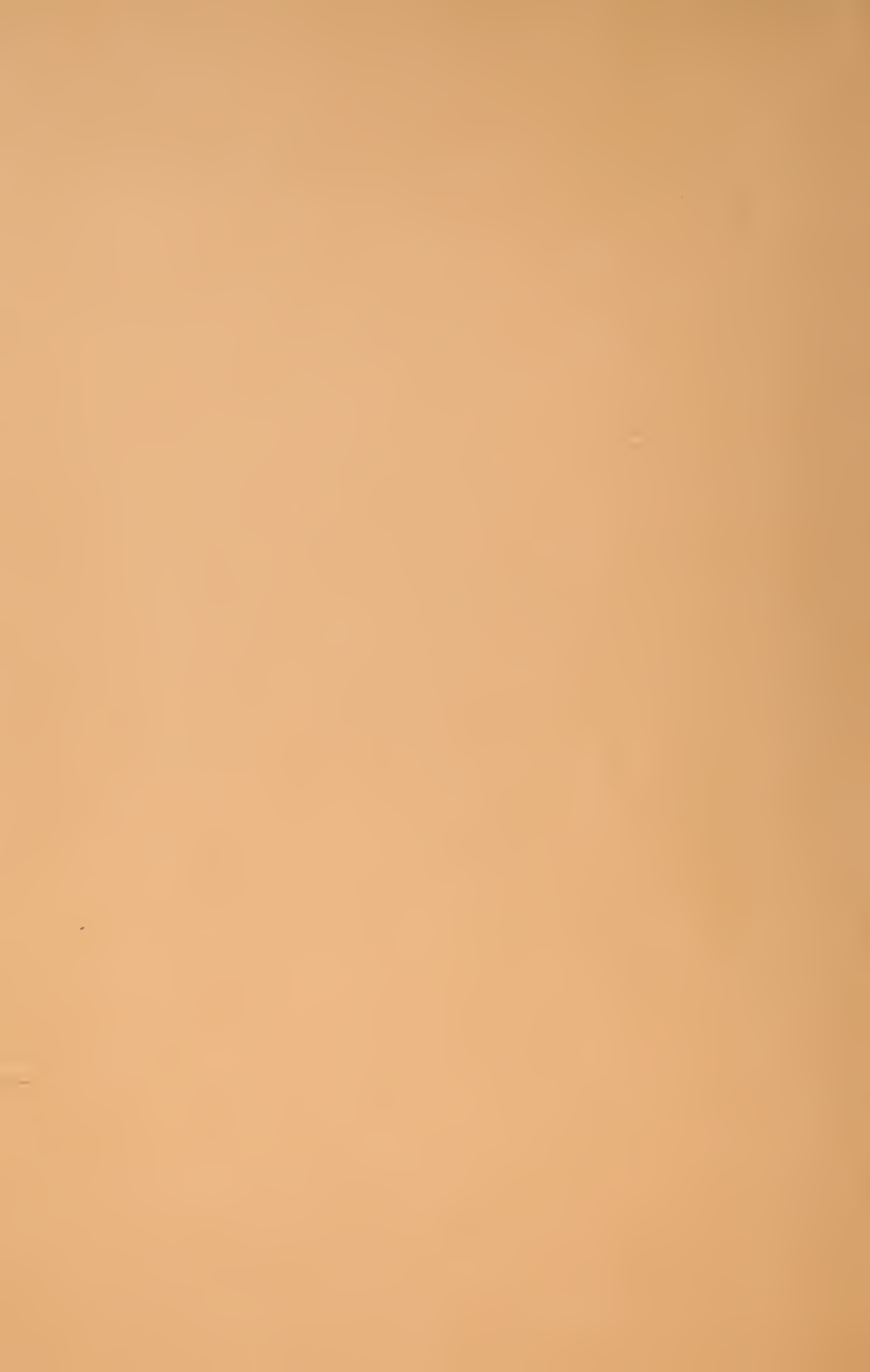# / The Princeton Seminary Bulletin

Published by the Princeton Theological Seminary

Application has been made for entrance as second class mail matter at Princeton,  $N$ .  $\tilde{f}$ .

#### Vol. I PRINCETON, N. J., MAY, 1907 No. 1

This first number of The Princeton SEMINARY BULLETIN is issued at this Commencement season as a record of the past year's work. An effort has been made to give as complete an account as possible of the events of the Seminary year just closed. A review is given of the work done by the Y. M. C. A. in all its departments ; of the missionary activity of the students, which has been specially marked this year, as evidenced particularly in the matter of giving and in the large percentage of the graduating class who have offered themselves for work in foreign fields ; of the Annual Conference as a fac tor in the spiritual life of the student body; of the special privileges enjoyed in the way of lectures ; and of the Commencement exercises of the class of 1907.

The preparation of this issue has been in charge of a student committee, with M. J. Stormzand '07 chairman, and under the direction and supervision of a Faculty committee composed of Professor Chas. R. Erdman and the Registrar, the Rev. Paul Martin.

Alumni and students who wish to se cure extra copies of the BULLETIN for friends can secure them by sending addresses to the Registrar of the Seminary, the Rev. Paul Martin, Princeton, N. J. \* \* \*

The Trustees of the Seminary have provided for extensive improvements in the dormitory accommodations for stu dents next year. Both Alexander Hall

and Brown Hall will be renovated, refur nished and recarpeted throughout. Hodge Hall, which is already well furnished, will be equipped throughout with new rugs. \* \* \*

Improvements are being made in the interior of Stuart Hall. The Oratory and large lecture room on the second floor have been replastered and tastefully decorated and the wood-work refinished. The rest of the building will be similarly renovated during the summer.

\* \* \*

Through the generosity of Mr. John H. Converse, an honored Trustee of this Seminary, a house is to be provided for the use of students who may go to Philadelphia to engage in various forms of religious service. The plans are not yet perfected, but it is thought that about ten men will be able to spend Sunday in Philadelphia each week. Such an ar rangement promises to be a valuable en largement of the Practical Department of the Seminary curriculum.

Professor Davis and Professor Wilson, with their families, are abroad and plan to spend the summer in Germany and elsewhere on the continent.

Professor Erdman will spend June and July in England, fulfilling engagements in London and at three English summer conferences.

President Patton and Mrs. Patton in tend to spend the summer in Europe.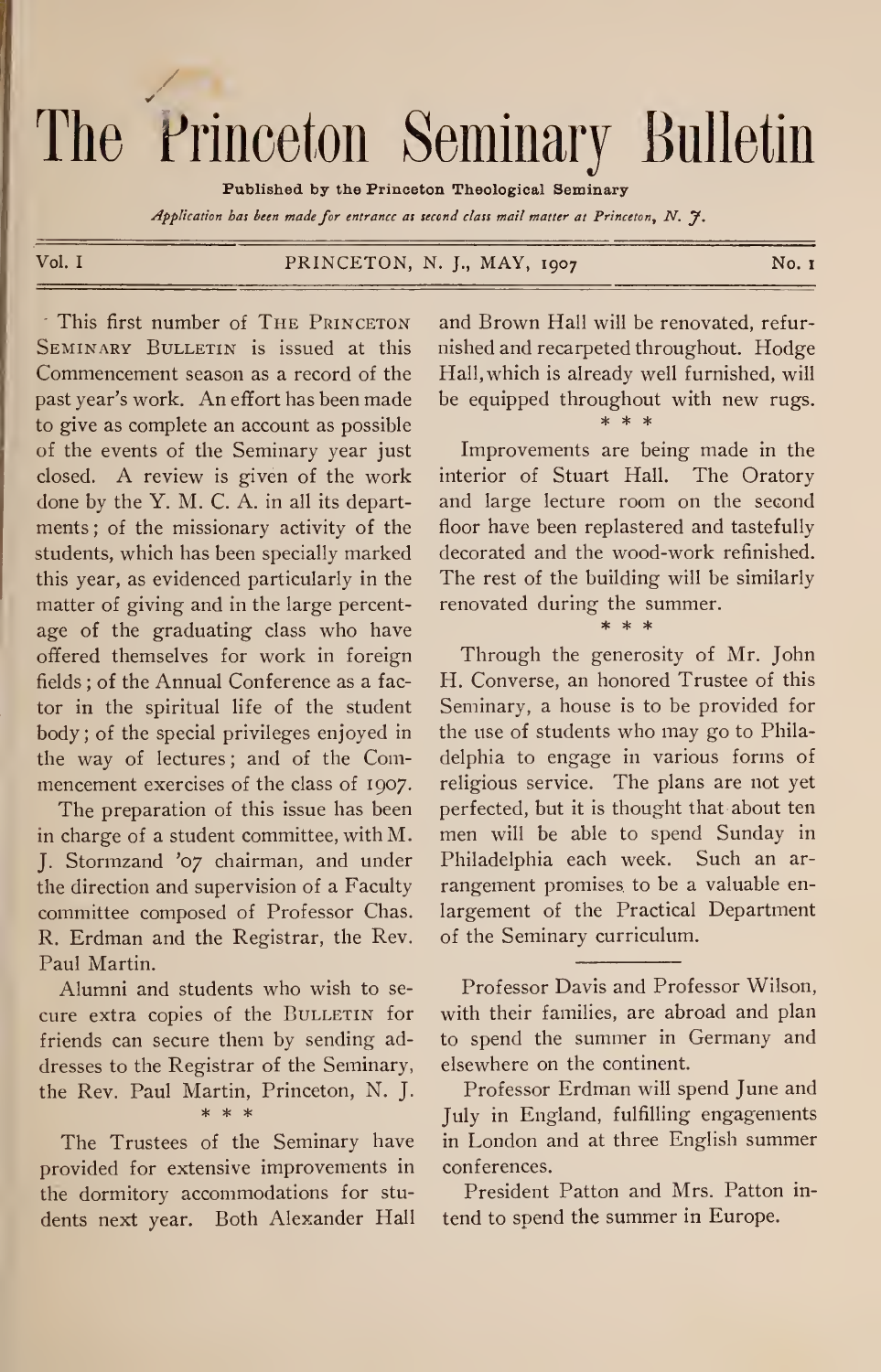Albert Kitchel Whallon, of Cincinnati, Ohio, a member of the Junior class in the Seminary, has secured a Rhodes Scholarship, and will begin his work next year at Oxford University as a student of Wadham College. After the completion of his course at Oxford Mr. Whallon expects to resume his studies at the Seminary.

Oswald Thompson Allis and Thomas E. Welmers, George S. Green Fellows in Old Testament Literature, who have been in Princeton for graduate work this year, have gone to Germany to continue their studies.

Mr. Sidney Zandstra, the Newberry Scholar of the Board of Education, who has been taking graduate work in the Seminary this year, will continue his study of Semitics at Columbia University next year.

The permanent officers of the class of 1907 are Joseph B. C. Mackie, President, Robert Guthrie Freeman, Vice-President, and William Carson Press, Secretary.

The book-room officers elected by the students for the year 1907-8 are L. Newton Hayes, Manager, and W. E. Weld, Assitant Manager. Mr. Hayes has, however, accepted a position as tutor of two grandsons of Li-Hung-Chang, the Chinese statesman. This engagement, which will necessitate residence in China for one year, will compel Mr. Hayes to re linquish the managership of the book room, but he looks forward to returning to Princeton in the autumn of 1908 to complete his course.

#### The Opening of the Seminary

The opening of the ninety-sixth ses sion of the Seminary will be on Thursday, September the nineteenth. New students will matriculate in the office of the Registrar, in Hodge Hall. At three o'clock, in the office of the Treasurer, entering students will draw for rooms.

The opening address will be delivered in Miller Chapel at eleven o'clock on Friday morning by Professor C. R. Erd man. New students are requested to reach Princeton on Thursday, and it is expected that all students will plan to be present on Friday morning. On Satur day morning the regular schedule of lec tures will go into effect.

# The Stone Lectures for 1907-1908

David Hay Fleming, LL.D., of Edinburgh, the Honorary Secretary of the Scottish Historical Society, will deliver the next course of lectures on the Stone Foundation before the Seminary. The lectures will be given near the opening of the session, probably during the week Sept. 30 to Oct. 5. The subject will be Causes, Characteristics and Consequences of the Reformation in Scotland. Dr. Fleming is probably the most distin guished living historian of the Scottish Church. He was born in St. Andrews in 1849 and has made the antiquities of St. Andrews <sup>a</sup> special study. Among his works of more general interest are "Scotland after the Union of the Crowns" (1890), "Mary, Queen of Scots" (1897), "Handbook of the Scottish Reformation" (1903), "The Story of the Scottish Covenants" (1904). He now has in press <sup>a</sup> Life of John Knox, which is anticipated as the definitive life of that reformer. We owe to Dr. Fleming the rediscovery of the true date of Knox's birth, which has been lost through the centuries,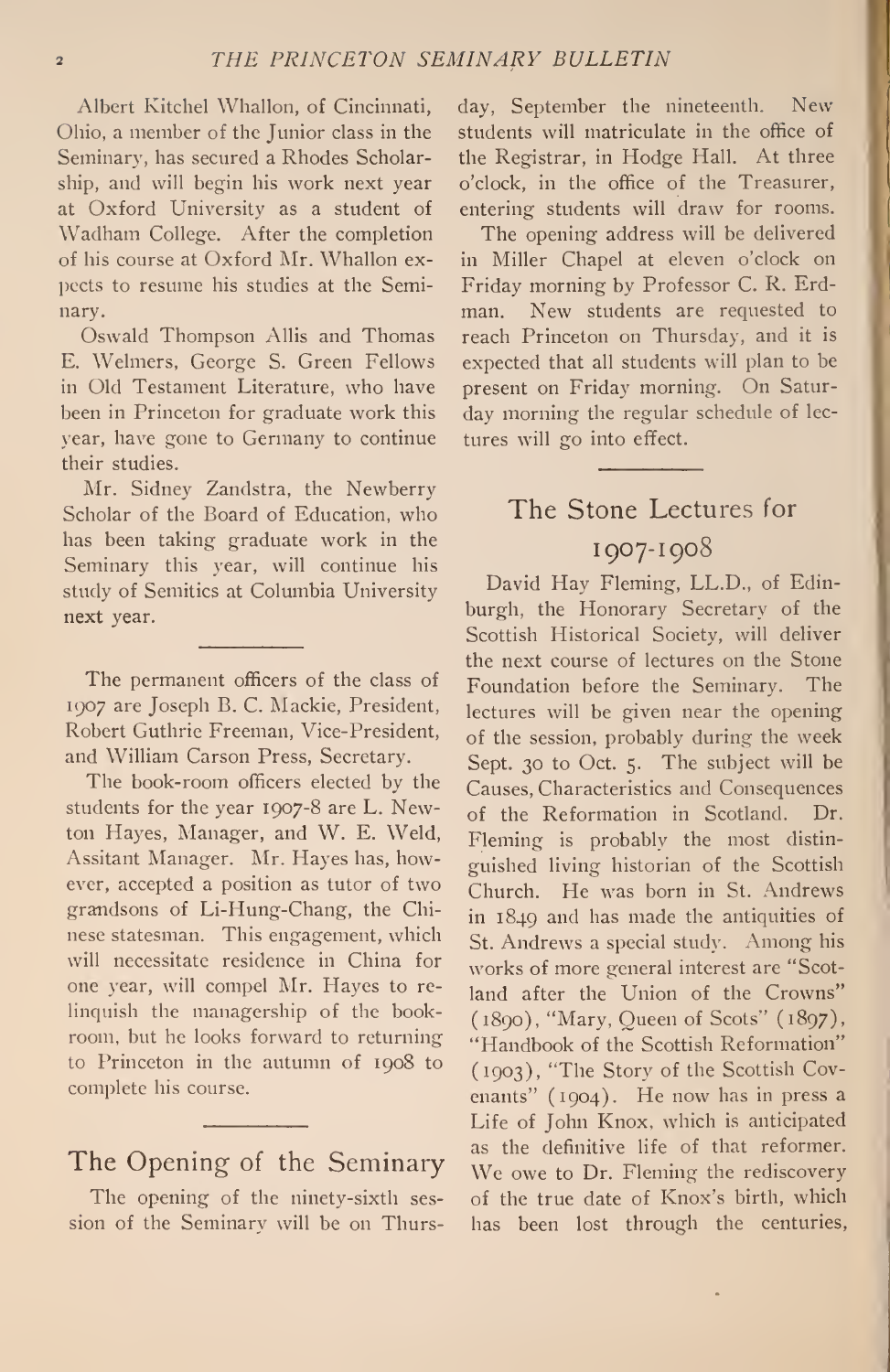thereby giving verisimilitude to the story of his early life.

#### The Fall Conference

Arrangements are already being made for the Conference which will be held on October 7-9 of the next session.

Prominent speakers have been invited to discuss such topics as the following : "The Place of the Minister in the Life of To-day" ; "The Minister and His Bible" ; "The Spiritual Life of the Minister"; "Methods of Pastoral Service" ; "Modern Evangelistic Work"; "The Mid-Week Service"; "Sabbath School Work".

During the Conference Seminary exercises will be suspended. The general public is welcome to all the sessions, and it is hoped that many of the Alumni can arrange to be in attendance.

Commencement Exercises

The Ninety-fifth Annual Commencement of Princeton Theological Seminary opened on Sunday morning, May 5, in Miller Chapel. The annual sermon to the graduating class was delivered by the Rev. William Irvin, D.D., of Oyster Bay, N. Y., representing the Board of Directors, who preached on I Cor. I: 17, "For the preaching of the cross is to them that perish foolishness ; but unto us which are saved it is the power of God." Dr. Irvin centered around these words the message of Paul, together with the facts and doctrines which are involved in the cross. He addressed to the class an appeal for loyalty to this central element of Christian faith, and urged them to take the message of the cross as Paul had taken it, and to serve as faithfully and zealously in preaching the cross as Paul had served.

After the close of the sermon the Sac-

rament of the Lord's Supper was cele brated.

On Tuesday morning, May 7, the Commencement exercises were held in Miller Chapel. The Rev. E. D. Warfield, D.D., President of the Board of Directors, presided. After singing and reading of the Scriptures, prayer was offered by the Rev. H. C. Minton, D.D., of Trenton, and the address to the graduating class was then delivered by Mr. C. H. Mathews, representing the Board of Directors.

Announcements of fellowships and prizes were then made by the Rev. W. L. McEwan, D.D., of the Board of Directors: The awards were as follows:

The Alumni Fellowship in New Testa ment Literature and the Archibald Robertson Scholarship, together yielding the sum of \$600 for the prosecution of advanced studies, to Martin James Stormzand, a graduate of Alma College.

The William Henry Green Fellowship, yielding the sum of \$600 for the prosecution of advanced studies, which is conferred this year in the department of Biblical Theology, to William Monroe Clark, a graduate of Southwestern Presbyterian University.

The Gelston-Winthrop Fellowship in Apologetics, yielding the sum of \$600 for the prosecution of advanced studies, to Theron Lee, a graduate of Lafayette College ; with honorable mention of Conrad Vandervelde, of Ripon College.

The Gelston-Winthrop Fellowship in Church History, yielding the sum of \$600 for the prosecution of advanced studies, to Samuel James Moore Compton, a graduate of the Royal University of Ire land; with honorable mention of Lyle Jerome Beebe, of Park College.

The Gelston-Winthrop Fellowship in Didactic and Polemic Theology, yielding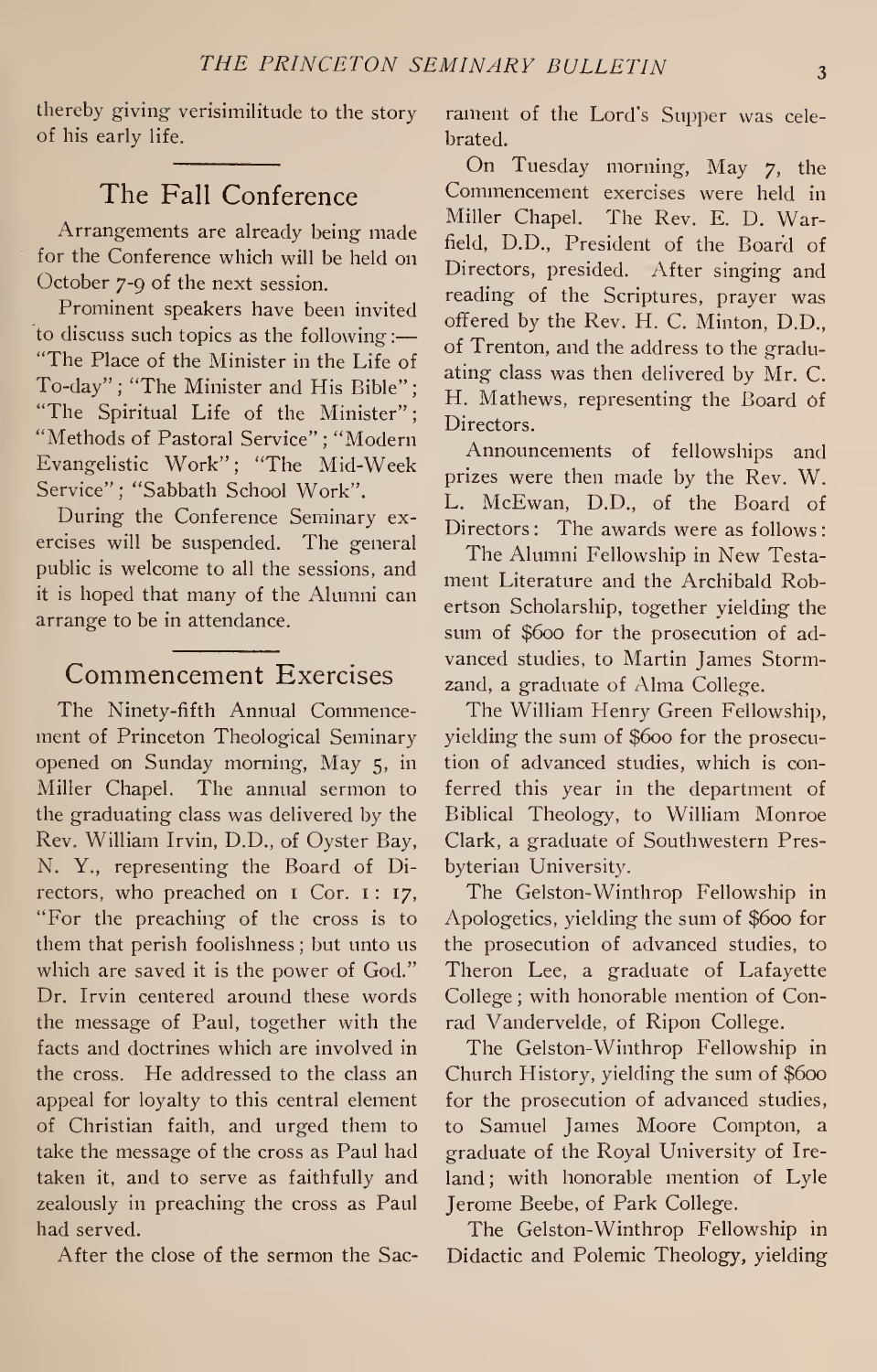the sum of \$600 for the prosecution of advanced studies, to Howell David Davies, a graduate of Ripon College.

The first Carter Prize, consisting of \$50 worth of books, and awarded in the Senior class for the best thesis on an assigned subject in Old Testament Lit erature, to Martin James Stormzand, a graduate of Alma College.

The Benjamin Stanton Prize, consist ing of \$50, awarded in the Middle Class for the best thesis on an assigned subject in Old Testament Literature, to Oscar Vance Armstrong, a graduate of Washington and Lee University.

The first Scribner Prize, consisting of \$50 worth of books, and awarded for the best thesis on an assigned subject in New Testament Literature, to John Clark Finney, a graduate of Princeton University.

The first Maitland Prize, consisting of \$100 and awarded in the Middle class for the best Exegesis of a passage in the New Testament, to Wesley Lynn Hemphill, a graduate of the University of Pennsylvania ; and the second Maitland Prize, consisting of \$50, to Kenneth Piercy MacDonald, a graduate of the University of Nebraska.

The diplomas were presented to the graduating class by the President of the Board of Directors.

The degree of Bachelor of Divinity was conferred by the President of the Seminary upon the following:

Lyle Jerome Beebe, a Bachelor of Arts of Park College and a graduate of this Seminary.

Robert Clarke, a Bachelor of Arts of Geneva College and a graduate of Alle gheny Reformed Presbyterian Seminary.

William Monroe Clark, a Bachelor of Arts of Southwestern Presbyterian University and a graduate of this Seminary.

Samuel James Moore Compton, a Bachelor of Arts of the Royal University of Ireland and a graduate of this Seminary.

Howell David Davies, a Bachelor of Arts of Ripon College and a graduate of this Seminary.

Henry Thomson Graham, a Bachelor of Arts of Hanover College and a graduate of this Seminary.

Owen Stephen Fowler, <sup>a</sup> Bachelor of Arts of Washington and Jefferson College and a graduate of Western Theological Seminary.

Marcus Scott Fulton, a Bachelor of Arts of Queens College, Belfast, and a graduate of New College, Edinburgh.

William McDougal Jack, a Doctor of Philosophy of the University of Leipzig and a graduate of this Seminary.

Theron Lee, a Bachelor of Arts of Lafayette College and a graduate of this Seminary.

Hironari Senouye, a Master of Arts of Princeton University and a graduate of San Francisco Theological Seminary.

Conrad Vandervelde, a Bachelor of Arts of Ripon College and a graduate of this Seminary.

Isamu Lebbi Watanabe, a Bachelor of Arts of Momoyama High English College and a graduate of Trinity Divinity School, Osaka.

Isaburo Yano, a Bachelor of Arts of Tohoku Gakuin and a graduate of Tohoku Gakuin Seminary.

Sidney Zandstra, a Bachelor of Arts of Hope College and a graduate of this Seminary.

In addition to the above, honorable mention was made of Edward Jacob Tuuk and Diedrich Hinrich Kromminga, graduates of Holland Christian Reformed Theological School, who had done highly meritorious work in the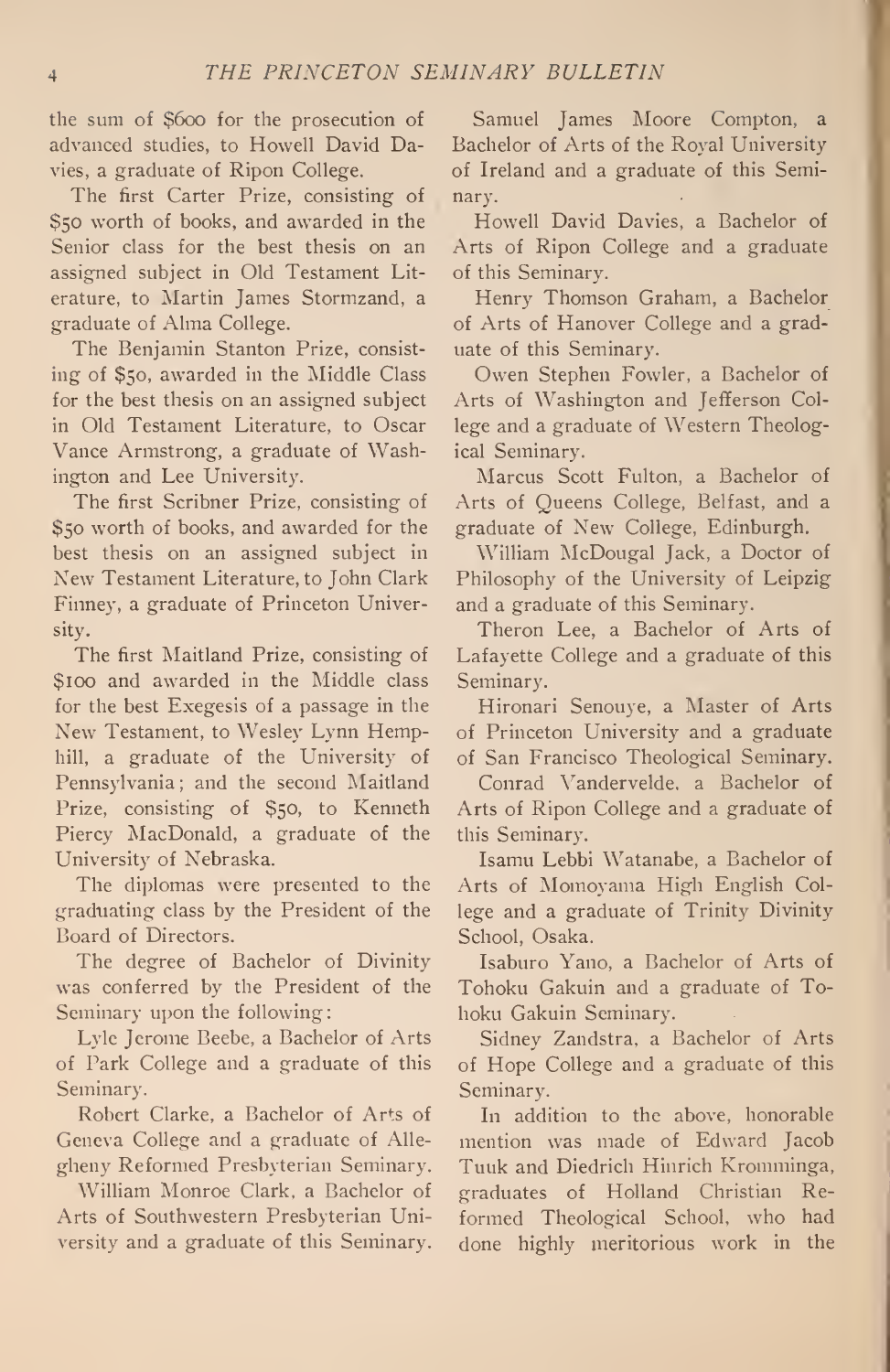graduate department of the Seminary, but were not technically eligible for the degree of Bachelor of Divinity.

President Patton addressed the members of the graduating class in behalf of the Faculty of the Seminary.

The graduating class then sang as their class hymn, Luther's "A Mighty Fortress is Our God."

President Warfield, of the Board of Directors, announced that a house in Philadelphia for the use of Seminary students had been provided by Mr. John H. Converse, for the practical study of mission work, in connection with the de partment of Practical Theology. He also announced the endowment of two additional prizes, each the annual interest of \$1000, by Mrs. Archibald Alexander Hodge. One prize, to be known as the Archibald Alexander Hodge Prize, will be awarded in the department of Systematic Theology ; and the other, the John F. McLaren Prize, in the department of Biblical Theology.

The exercises were closed with the benediction by President Warfield.

At one o'clock the Alumni of the Seminary met in Stuart Hall for their annual banquet and business meeting.

#### The Graduating Class

Of the members of the graduating class, thirty-seven have been in association as classmates for the full three years of the Seminary course, three for two years and four for one year. Each has made <sup>a</sup> place for himself in the memory of his fellow students and the Faculty, who will follow their career in the ministry with interest. The names of the members of the class are given below, together with the addresses at which they may be reached.

Seventeen of the class, whose names

are marked with an asterisk (\*), have settled as pastors or assistants to pastors in the fields indicated by their addresses, three being assistants. Ten, whose names are marked with a dagger (†), have appointments to the foreign mission field, and seven, with a section  $(\S)$  prefixed to their names, will continue their studies next year.

- Isaac C. Bates, 225 Garside St., Newark, N. J.
- \*Chas. F. Beatty, Greenfield, Ohio.
- \*C. F. Bazata, Wrightsville, Pa.
- \*L. J. Beebe, Clearfield, Pa.
- \*B. J. Brinkema, North East, Md.
- § 0. D. Brownback, Spring City, Pa. R. F. D. 1.
- \*A. C. Busch, Cold Spring, N. Y.
- ^Howard A. Clark, Flagstaff, Ariz.
- §Wm. Monroe Clark, Augusta, Ky.
- §S. J. M. Compton, Inver Terrace, Larne, Ireland.
- fj. W. Creighton, Creighton, Mo.
- \*R. B. Culp, Shickshinny, Pa.
- §H. D. Davies, 377 Jackson St., Oshkosh, Wis.
	- A. C. Dudley, Sykesville, Md.
- fGeo. N. Dunlap, Springville, Iowa.
- fC. M. Eames, <sup>622</sup> W. State St., Jacksonville, 111.
- \*A. Raymond Eckels, New London, Pa.
- fN. J. Elliott, <sup>399</sup> Golden Ave., Long Beach, Cal.
- \*A. A. Fellstrom, South Park Church, Newark, N. J.
- \*E. T. Ferry, Morrisville, Pa.
- John C. Finney, Churchville, Md.
- ^Robert G. Freeman, Lafayette Avenue Presbyterian Church, Buffalo, N. Y.
- \*Roscoe Graham, Portville, N. Y.
- John Hodgson, Avoca, Luzerne Co., Pa.
- fWm. W. Johnston, care of Rev. W. C. Isett, Ichowfu, W. Shantung, China.
- §L. A. Joseph, Princeton, N. J.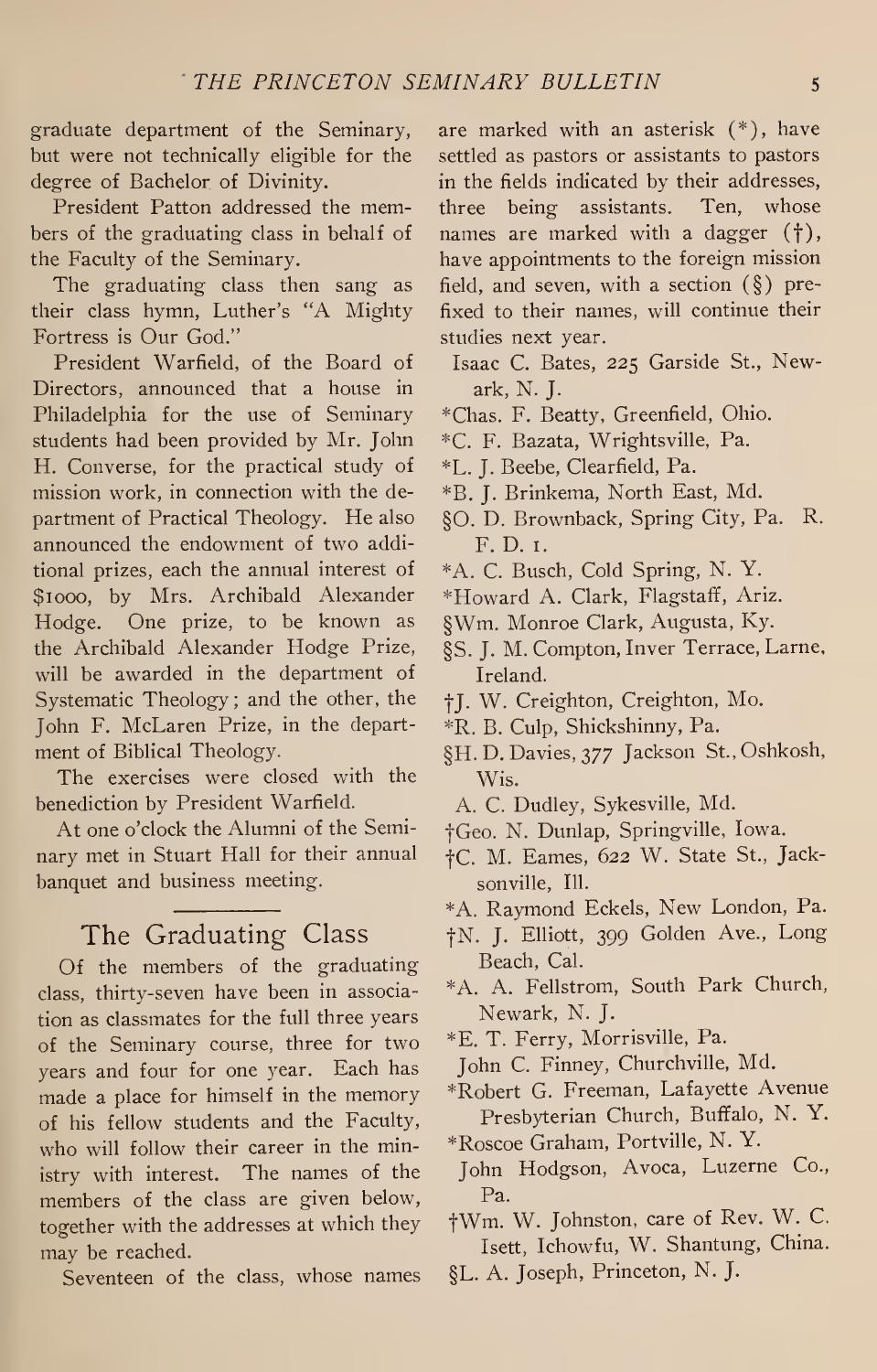- fRobert Knox, Giddings, Texas.
- §Theron Lee, Carbondale, Pa.
- J. Marshall Linton, Wissahickon, Phila., Pa.
- \*J. B. C. Mackie, 5010 Franklin St., Frankford, Pa.
- ^Robert R. Mark, Woodbridge, N. J.
- \*H. W. Miller, Tonkawa, Okl. T.
- fH. D. McCallie, H. P. Station, Chattanooga, Tenn.
	- H. G. McClusky, Boonville, N. Y.
- Jas. N. McDowell, Princeton, N. J.
- †H. C. Ostrom, Lockport, Ill.
- W. C. Press, 76 Commercial St., West Lynn, Mass.
- f Stacy L. Roberts, 1807 N. Franklin St., Philadelphia, Pa.
- \*H. C. Shiffler, Fulton, Mo.
	- J. E. G. Small, 814 Pacific St., Brooklyn, N. Y.
- §M. J. Stormzand, 853 E. Fulton St., Grand Rapids, Mich.
- C. Vandervelde, Brandon, Wis.
- \*W. P. Van Tries, 120 Union St., Newark, N. J.
- fH. J. Voskuil, Baldwin, Wis.

# The Annual Conference of 1906-1907

This Conference, which has now be come an established function of the Seminary year, was held during this ses sion on October 8, 9 and 10. Arrangements necessary to its successful organization were made by the Rev. J. R. Davies, D.D., of Philadelphia, representing the Board of Directors, and Professor C. R. Erdman, representing the Faculty.

At the opening session, held on Monday afternoon in the Oratory and led by Dr. Davies, the effort was made to pre pare the minds and hearts of the students for the coming services. The leader in his address stated, among other things. that the purpose of the Conference was "not to supplant, but to supplement, the regular work of the Seminary", and that this purpose was to be attained by bringing in men as speakers who were leaders at the front in the battles of the Church, such leaders as had attained marked success in various lines of Church work, who might speak from their experience of the methods that had been most helpful in their work.

At the Monday evening session the opening address was made by President Patton, who vindicated the regular Seminary curriculum of the charge, frequently made, that it furnished much that must later be unlearned. He was followed by Rev. L. W. Munhall, D.D., the Methodist evangelist, who gave his well-known lecture on "The Book of Books", an address which he has delivered in every state of the union. His defense of the Word and his plea for its authority were given in striking language with many apt illustrations.

There were three sessions on Tuesday, the 9th. The first address of the morning session was by Professor R. D. Wilson, of the Seminary Faculty, whose theme was "The Unique Character of the Old Testament Religion". He compared its distinctive elements with the elements of the Babylonian religion which are said to furnish correspondences that suggest dependence, and showed that the widely current assertion of Israel's religious dependence on Babylonia was not well The Rev. W. L. McEwan, D.D., of Pittsburgh, spoke next upon "The Bible, Its Own Witness". The claims of the Bible, he argued, are vindicated by its adaptability to the needs of man. Dr. McEwan's summons, at the close of his address, of the Princeton Seminary leaders to further aggressive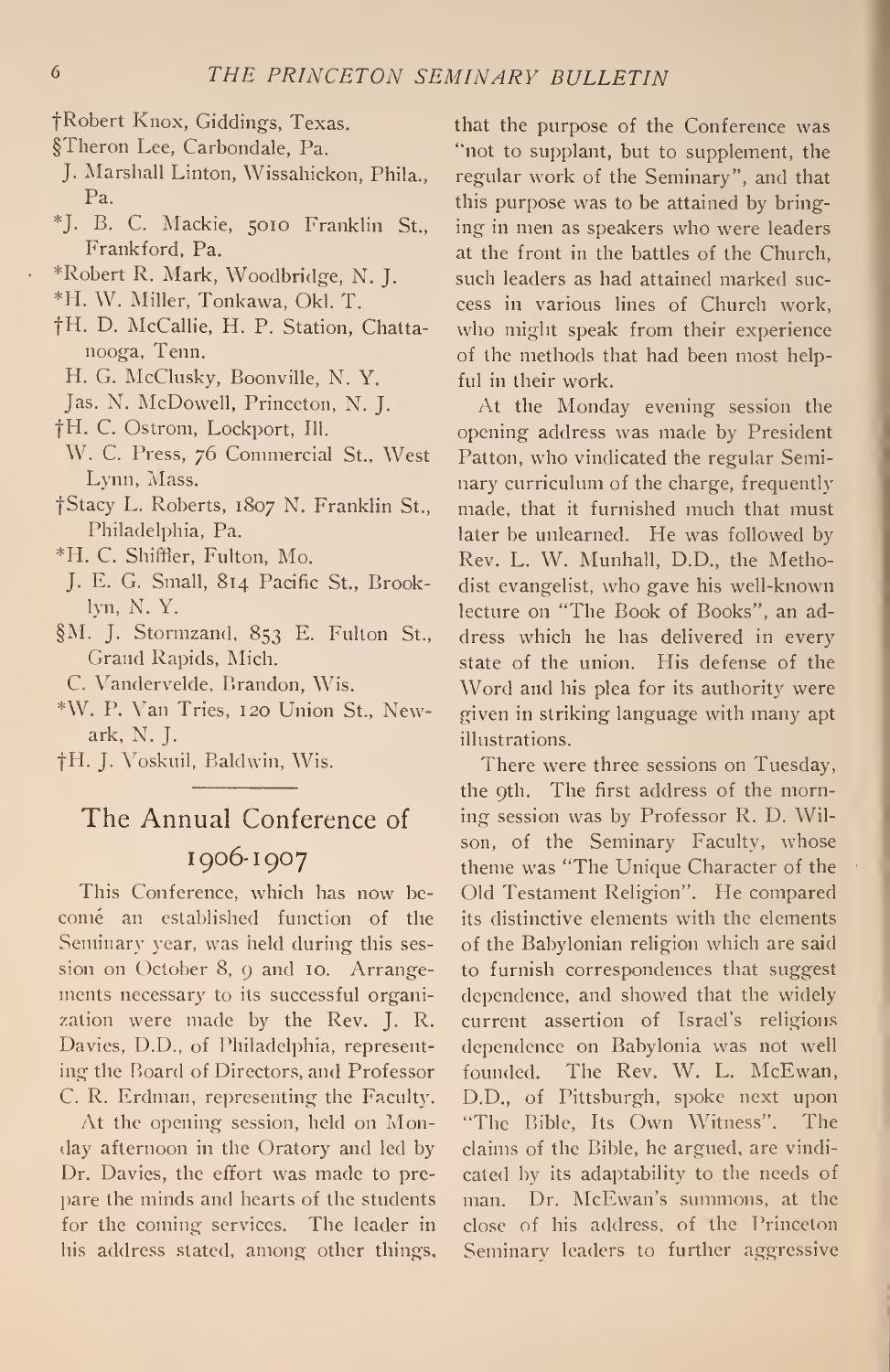advance in the field of apologetics, called forth an impromptu response from Prof. DeWitt of the Faculty. Dr. DeWitt, remarking that he, as head of the department of Church History and therefore not so directly connected with the apologetic side of the Seminary's work, felt free to express his appreciation of the praise that had just been given the apologetic work already done, proceeded to voice the pride the Seminary justly feels in her leaders for their defense of the Reformed faith, especially in the work of Dr. Patton, by his popular lectures on the fundamental truths of Christianity of Dr. Wilson, for his Semitic researches; of Dr. Warfield, for his copious apologetic writings in The Princeton Theological Review; and of Dr. Davis, for his years. contributions to Biblical study in his "Dictionary of the Bible".

Tuesday afternoon's session was devoted to practical phases of Church work. The Rev. Robert Hunter, D.D., of Philadelphia, spoke on the "Relation of the Board of Trustees to the Session". The Rev. Asa N. Blackburn, D.D., of the Church of the Strangers, New York City, speaking on the theme "Church Finances", made a strong plea for the adoption of the tithing system as the true solution of the financial question, both of the local Church and of the Church at large. The closing address was that of the Rev. A. H. McKinney, Ph.D., of Newark, on Sabbath School work.

Two speakers occupied the time of the evening session, the Rev. Wallace Radclifife, D.D., of Washington, who spoke on "The Problem of the City Church" and the Rev. J. W. Cochran, D.D., of Philadelphia, whose subject was "The Prevailing Note in the Present-day Evangelism".

At the closing session, held Wednesday morning, the question of personal Bible study was most impressively treated by the Rev. J. Ritchie Smith, D.D., of Harrisburg, who plead for systematic, independent and devotional study of the Word of God as essential to <sup>a</sup> successful ministry. The Conference closed with a second address by Dr. Munhall, who spoke on "Evangelism", drawing largely for his material on his own wide experi ence as an evangelist.

The Conference was well attended throughout, not only by the students, but also by friends in town and by Alumni. The attendance of Alumni was especially urged this year, and this feature is to be emphasized even more strongly in future The students were particularly impressed with the spiritual value of the Conference ; the spirit of prayer prevailed throughout the session, and special meetings for that purpose were held daily in class and club groups. The prevailing tone, however, of the whole Conference was given by the emphasis laid by the speakers upon the necessity of maintaining without compromise the inspiration of God's Word and its infallible character as the only rule of faith and practice.

### Inauguration of Prof. Erdman

On Tuesday, Nov. 13, 1906, the Rev. Charles R. Erdman, formerly pastor of the First Presbyterian Church of Germantown, was formally inaugurated as Professor of Practical Theology. Mr. Erdman had come to us as Professorelect in the middle of the previous year, and had already won the hearts of the students by his close contact with them and his personal interest in them.

The inaugural service in Miller Chapel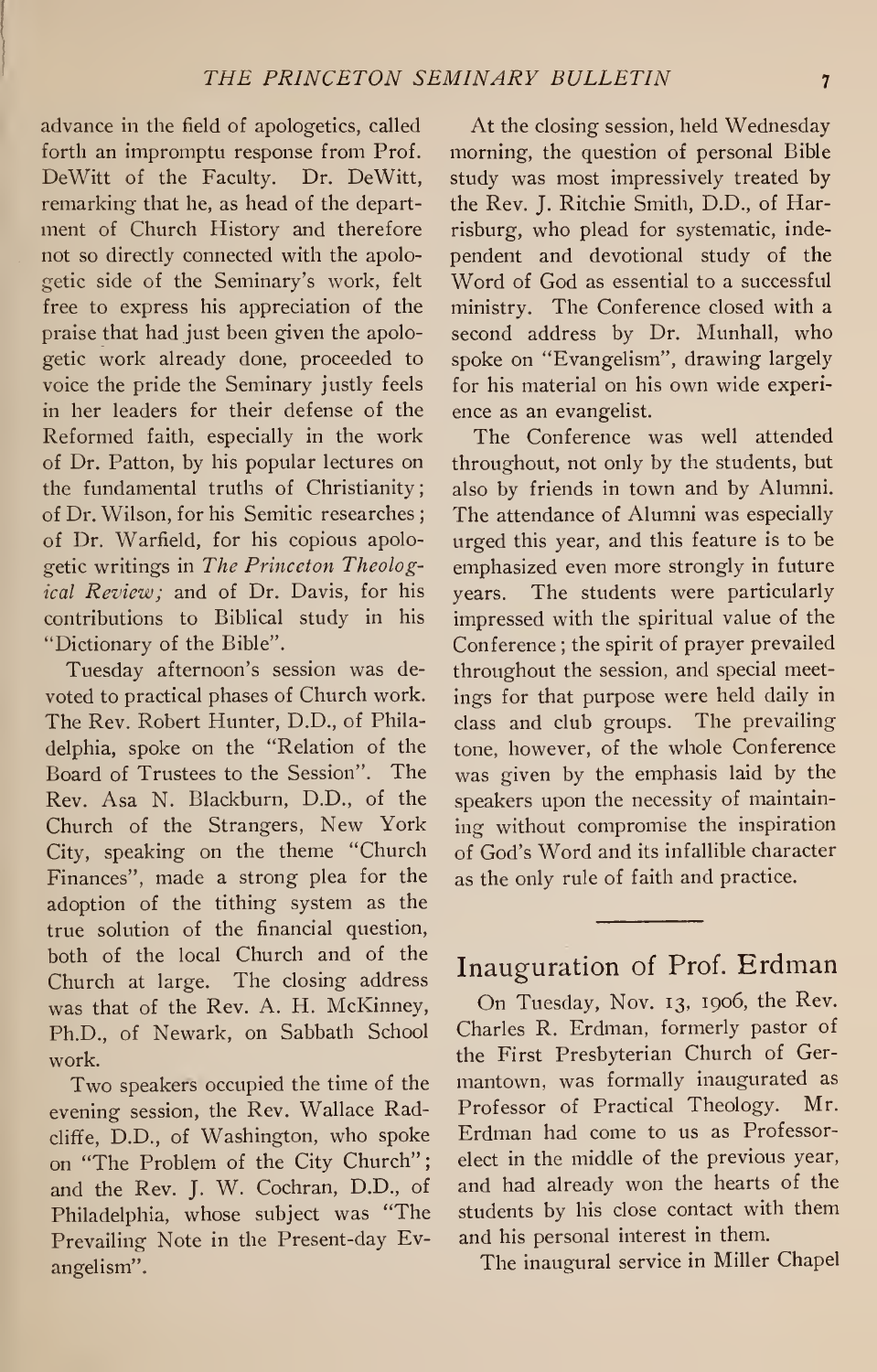was largely attended. The Rev. E. D. Warfield, D.D., President of the Board of Directors, presided. Prayer was of fered by President Patton, and after the administration of the pledge to the Professor-elect, the charge was given by the Rev. Maitland Alexander, D.D., of Pitts burgh.

Professor Erdman then delivered his inaugural address on "Modern Practical Theology", showing the place of Practical Theology in theological encyclopedia, its recent phases and its importance in the preparation for the ministry.

To the department of Professor Erd man is specially committed the instruction of the students in the English Bible, and the courses which he has offered in this subject as electives have proved to be among the most popular in the extra curriculum studies of the year.

#### Special Lectures

During the year several special courses of lectures were delivered in the Chapel of the Seminary.

The L. P. Stone Lectures, six in number, were delivered, Feb. 11 to 16, by the Rev. Louis F. Benson, D.D., of Philadelphia, widely known in the Church as editor of The Hymnal. His subject was "The Psalmody of the Reformed Churches". He traced the history of the literary and musical aspects of the Reformed Psalmody from the days of the Reformation to the present time, through its various national manifestations.

The Students' Lecturer on Missions was the Rev. Elwood M. Wherry, D.D., a missionary of the Presbyterian Church in India, who delivered five lectures on "Muslim Evangelization in India and the Far East". Owing to his long service in Muslim fields, he was able to speak most interestingly and instructively on this phase of the missionary problem.

A special course of lectures was also given by the Rev. C. F. Fitch, a mission ary among the litterati of China, on the subject of "Confucianism".

The Rev. E. Morris Fergusson, General Secretary of the New Jersey Sunday School Association, addressed the stu dents in the Oratory each afternoon for one week on "Sunday School Management".

On Friday, April 5, the students had the privilege of hearing Dr. James Orr, of Glasgow, Scotland, lecture on "The Virgin Birth". This address was a sum mary of the course of lectures on this subject which he was about to deliver in New York City. The students were much impressed with Dr. Orr's genial manner and with his characteristic way of meeting hostile criticism of the Bible record. His faith and scholarship set him far beyond fears for the ultimate issue of the conflict.

The students, who from time to time had heard of the remarkable reception that was given by the general public in all parts of the country to the series of lectures on "Fundamental Christianity" by President Patton, this year unanimously petitioned Dr. Patton to deliver these lectures in Princeton, and the Faculty concurring in the request, the lec tures were delivered to audiences that crowded Miller Chapel, from Monday, March 25, to Friday, March 29. The lectures deal with theological subjects in their bearing upon current questions in religious and philosophical thought, and have proved to be a most popular apologetic for supernatural Christianity.

The subjects of the lectures were as follows: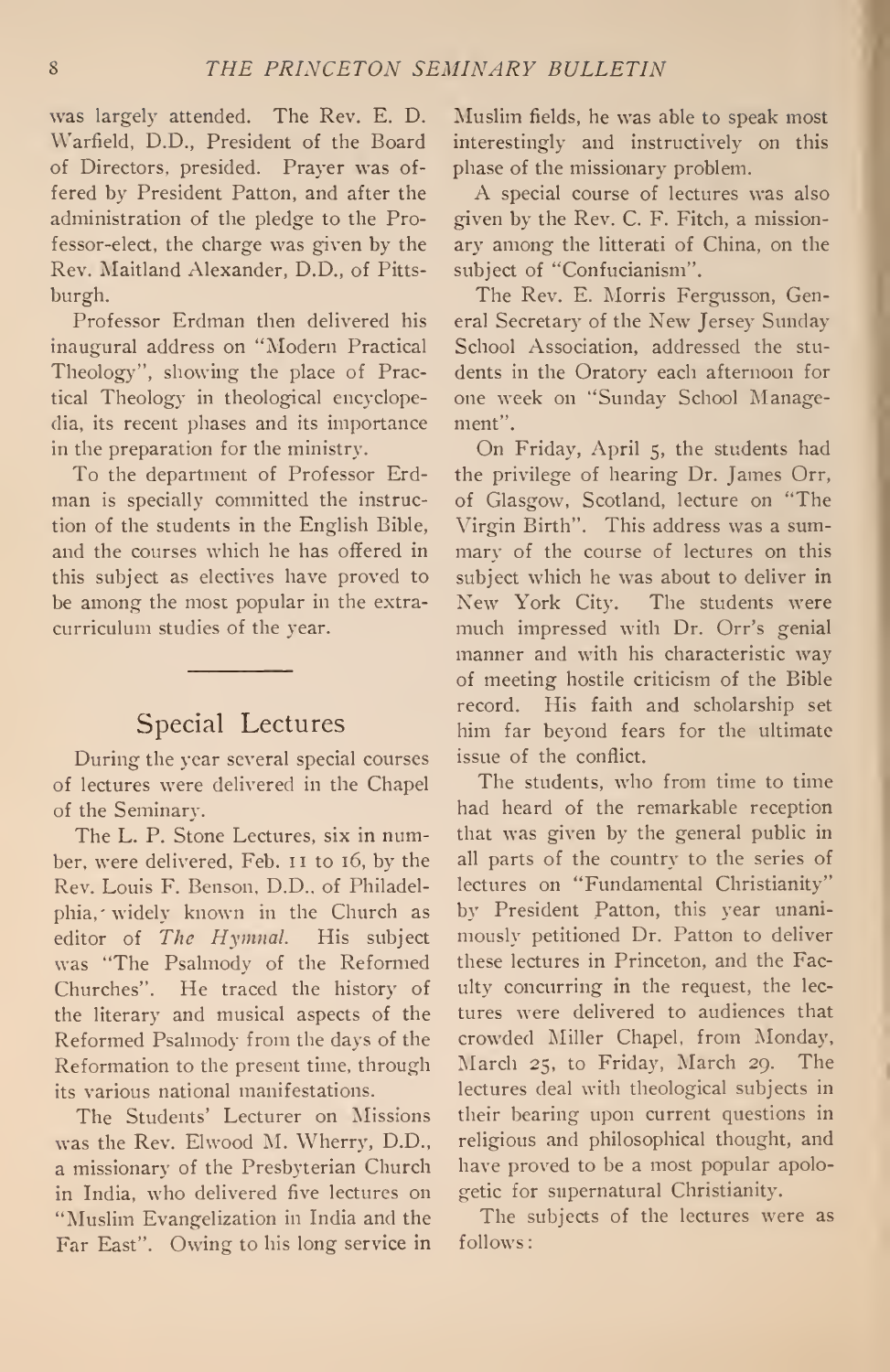Monday—The Theistic View of the World.

Tuesday—The Seat of Authority in Religion.

Wednesday—The New Christianity.

Thursday—The Person of Christ.

Friday—The Philosophy of Salvation. The appreciation of the student body and the general public was expressed in a felicitous way by Professor DeWitt.

The Rev. Sylvester W. Beach, pastor of the First Presbyterian Church of Princeton, delivered a lecture on "The Present Crisis in France", in Miller Chapel on Feb. 7, at the invitation of the Seminary Faculty. Mr. Beach is well qualified to speak on this timely topic, having become acquainted with the conditions during a residence of several years in Paris. Mr. Beach has been in vited to speak on the same topic by churches in Trenton, Brooklyn, Providence and Boston.

# Assistant Professors and the Instructorship in Church **History**

The Board of Directors, at their May meeting, instituted a change in the status of several members of the teaching force of the Seminary. The Rev. James Oscar Boyd, Ph.D., hitherto Elliot F. Shepard Instructor in the Old Testament, was made Elliot F. Shepard Assistant Professor of Oriental and Old Testament Literature ; and the Rev. Caspar Wister Hodge, Ph.D., hitherto Assistant in Dogmatic Theology, was appointed Assistant Professor of Didactic and Polemic Theology. The inauguration of these teachers in their newly created chairs will take place in the early part of the next session.

Mr. Kerr Duncan Macmillan, B.D., was transferred from the Instructorship

in Semitic Philosophy to the Instructor ship in Church History, made vacant by the resignation of Dr. Loetscher.

#### Day of Prayer for Colleges

On Thursday, Jan. 24, the Day of Prayer for Colleges was observed by the Faculty and students of the Seminary. The program of the day included three public meetings. At 10.30 o'clock twelve group prayer-meetings were held. These groups were made up on the geographical principle, with the object of drawing together for united prayer and conference those whose college training lay in the same institution, state or sec tion of the country. Thus the graduates of Princeton, Lafayette and Wooster were sufficiently numerous to form three groups, one for each of these institutions. Other groups represented Pennsylvania, Ohio, the South, and similar sections of our land, and one gathered together all the men who are subjects of the British Empire. From these meetings, the stu dents passed at once to the 11 o'clock service in the Oratory, where they met with the Faculty to hear, first, a re port from the chairman of the Devotional Committee of the Y. M. C. A. on the religious condition of the various col leges and universities represented in the Seminary, and second, an address by the Rev. Minot C. Morgan, of Summit, N. J., whose theme was "The Place of Prayer in the Life of the Individual and in the Work of the Church". Mr. Morgan spoke with a clearness and earnestness that commanded attention, and increased in the hearts of his hearers the desire to be men of prayer as they enter the gospel ministry. The report on the colleges brought out the following interesting facts: (1) The 172 men in attendance at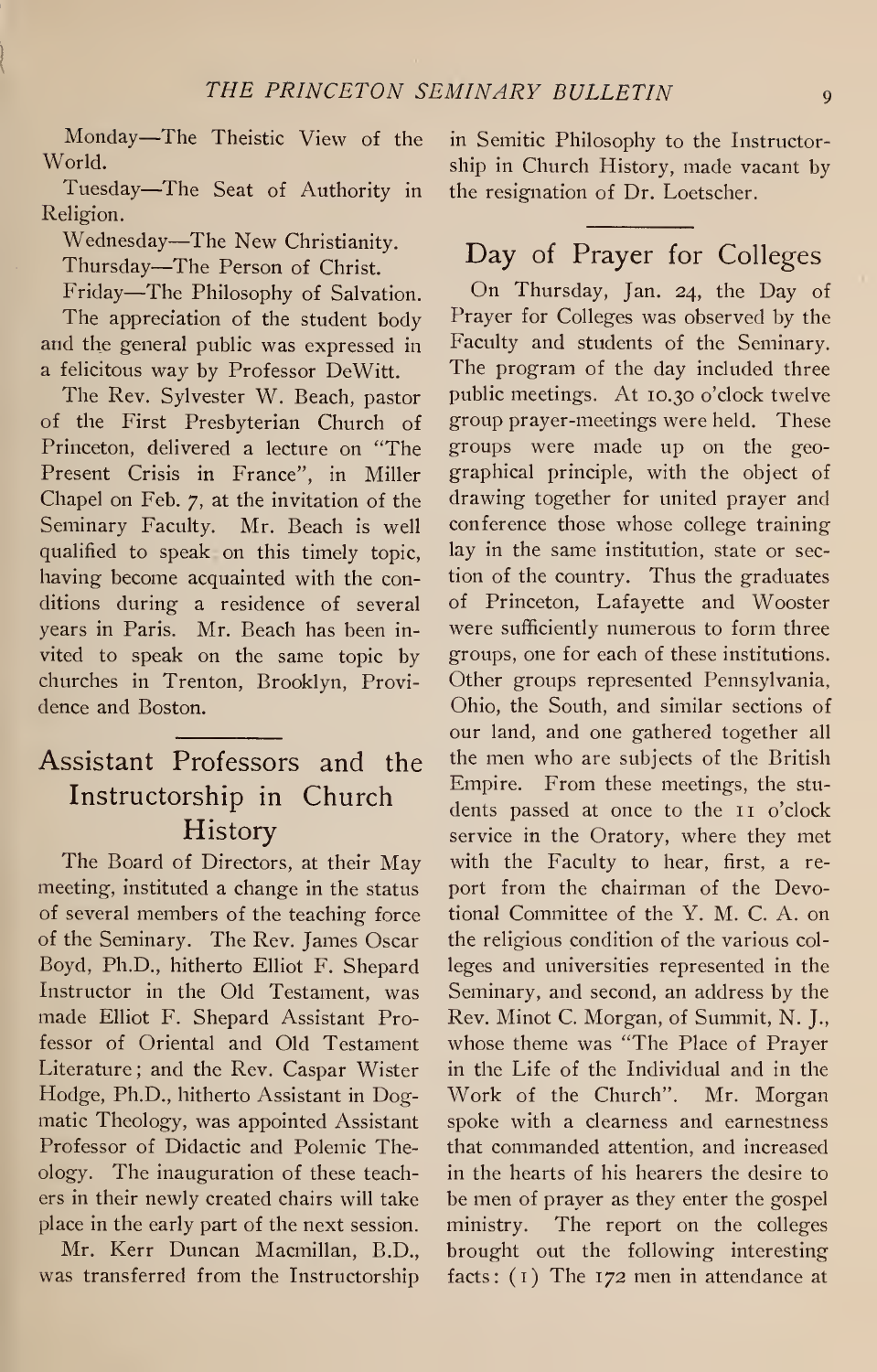the Seminary this year have come from 85 institutions. (2) The number of professing Christians in these institutions is 10 per cent, larger this year than it was a year ago. (3) The number of students engaged in private devotional Bible study is nearly 30 per cent, larger than it was a year ago.  $(4)$  The number of students for the ministry has not in creased since last year. (5) The number of Student Volunteers is 7 per cent.<br>larger than it was last year. (6) In many of the colleges, and especially in the large universities, there has been a marked increase in the contributions to missions. (7) The general religious condition of the colleges seems to be improving.

In the evening the Rev. Mr. Morgan preached to Faculty and students in Miller Chapel.

#### Student Missionary Conference

A Student Missionary Conference was held under the auspices of the Young Men's Christian Associations of the Seminary and the University on Feb. 16 and 17.

The purpose of the Conference was sixfold—to increase missionary interest, to promote mission study, to consider volunteer methods, to encourage deputation work, to solve local problems, and to deepen spiritual life.

The representation at the Conference was from the Preparatory Schools, Colleges, Universities, Technical Schools and Seminaries of New Jersey and Eastern Pennsylvania, together with the principal Colleges of New York City. The total number of delegates in attendance was about two hundred and forty.

The program consisted of conferences

in the nature of open parliaments on various practical themes in relation to student missionary activities. In addition to the conferences, addresses were made by men of recognized ability and authority on missionary questions.

Among the speakers were Professor H. P. Beach, F.R.G.S., of Yale University; the Rev. Arthur J. Brown, D.D., Secretary of the Board of Foreign Missions of the Presbyterian Church in the United States of America; the Rev. C. R. Watson, D.D., Secretary of the Board of Foreign Missions of the United Presbyterian Church ; the Rev. A. R. Bartholomew, D.D., Secretary of the Board of Foreign Missions of the Reformed Church in the U.S.; Mr. J. W. Wood, Secretary of the Board of Foreign Missions of the Protestant Episcopal Church; Mr. F. P. Turner, Secretary of the Stu dent Volunteer Movement; the Rev. C. F. Fitch, of China ; Dr. Carl H. Kumm, F.R.G.S., of Africa; the Rev. C. A. R. Janvier, recently of India; President Woodrow Wilson, and Professor Charles R. Erdman.

The sessions of the Conference were held in Marquand Chapel and Murray-Dodge Hall, and on Sunday morning in the First Presbyterian Church.

One of the tangible results of the Conference was a permanent organization of academic missionary interests in the ter ritory of the Colleges represented at the meeting.

The Conference was called by the New Jersey State Union of Volunteer Bands, the officers of the Union being the committee in charge of the Conference. They were C. M. Eames, Princeton Seminary, President ; H. C. Baskerville, Princeton University, Vice-President, and Oscar M. Buck, Drew Seminary, Secretary and Treasurer.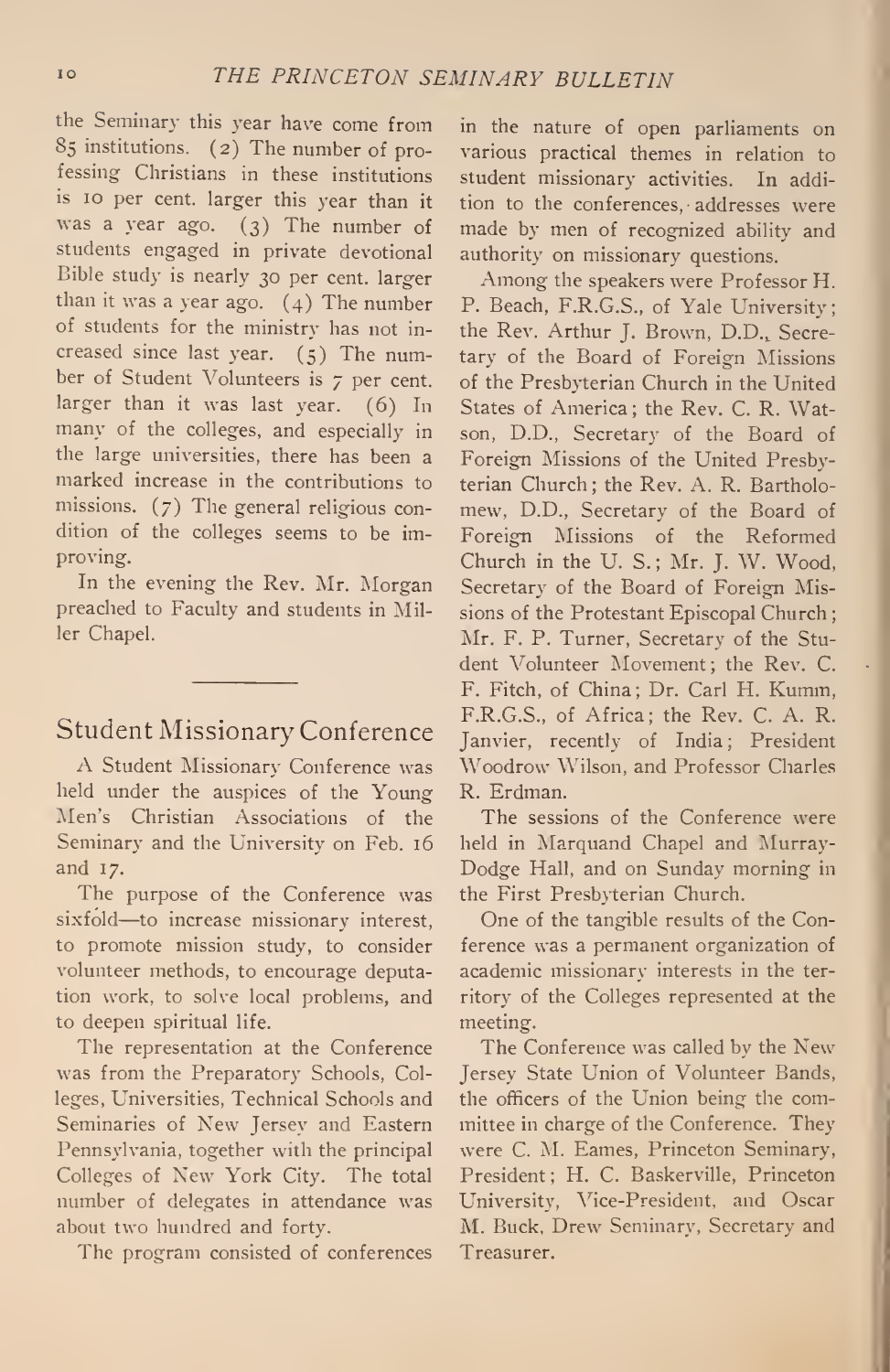#### Missionary Year

The past session has been one of notaable interest in missions. For several months the Faculty and students enjoyed the presence of the Rev. Chohachiro Kajiwara, Professor of Exegetical Theology in North Japan College, and of the Rev. Samuel A. Moffett, D.D., of Pyeng Yang, Korea, as "Guests" of the Seminary. At the monthly missionary meetings of the Seminary and at the weekly meetings of the Y. M. C. A., the following missionary speakers were heard : the Rev. C. R. Watson, Secretary of the Foreign Mission Board of the United Presbyterian Church; the Rev. A. J. Brown, D.D., Secretary of the Presbyterian Board of Foreign Missions ; the Rev. F. W. Frost, of the China Inland Mission; Mr. J. Campbell White, of the Laymen's Missionary Movement ; the Rev. S. M. Zwemer, D.D., of Arabia; the Rev. J. F. Gale, D.D., of Korea ; the Rev. S. M. Jordan, of Persia; the Rev. Andrew Beattie, D.D., of China; the Rev. F. E. Hoskins, D.D., of Syria; the Rev. C. L. Thompson, D.D., the Rev. Charles Stelzle, and Mr. Van Ogden Vogt, of the Presbyterian Home Mission Board ; the Rev. A. F. Schauffler, D.D., President of the New York City Mission; the Rev. H. S. Furbay, of the Industrial Mission, New York; the Rev. Louis Meyer, of the Mission to the Jews.

The gifts to missions have far exceeded those of previous years. Over \$2,000 was subscribed for the following objects: the support of a missionary in Japan; educational work in Persia ; a scholarship for a student in Syria ; the evangelization of the Jews in this country ; two Indian interpreters among the Pima Indians new work among the Navajos; and the China famine-relief.

The year 1907 will be memorable for the number of Princeton men going to the foreign field. Of recent graduates the following go out this year: D. C. Chapin to China; J. B. Brown to Syria; E. H. Kellogg to Allahabad, India ; D. B. Updegraff to India ; and D. W. Richardson to India. Of the present Senior Class the following ten men are under appointment to the following fields: J. W. Creighton to Canton, China ; G. W. Dunlap to Cebu, Philippine Islands ; C. M. Eames to West Shantung, China; N. J. Elliott to Mexico; W. W. Johnston to West Shantung, China; Robert Knox to Korea; Douglas McCallie to Korea; H. C. Ostrom to Japan; S. L. Roberts to Korea; and H. J. Voskuil to Amoy, China. Besides these, several hope to go out in a year or two. There have been thirty-six men in the Volunteer Band, twelve of whom joined during the year. W. W. Johnston has been the leader this year; W. L. Hemphill will be his suc cessor next year.

#### The Y. M. C. A.

The year 1906-7 was the most successful in the history of the Association. Under the direction of the President, Mr. H. C. Ostrom, all departments of the work were carried on in an aggressive way, and the splendid spirit of co-operation that prevailed among the students was largely due to careful organization and to the personal impetus given by Mr. Ostrom. The other officers of the Association during the past year were H. W. Miller, Secretary; W. L. Hemphill, Treasurer, and Professor Davis, Faculty Adviser. The committee chairmen were the following:

Devotional—Roscoe Graham.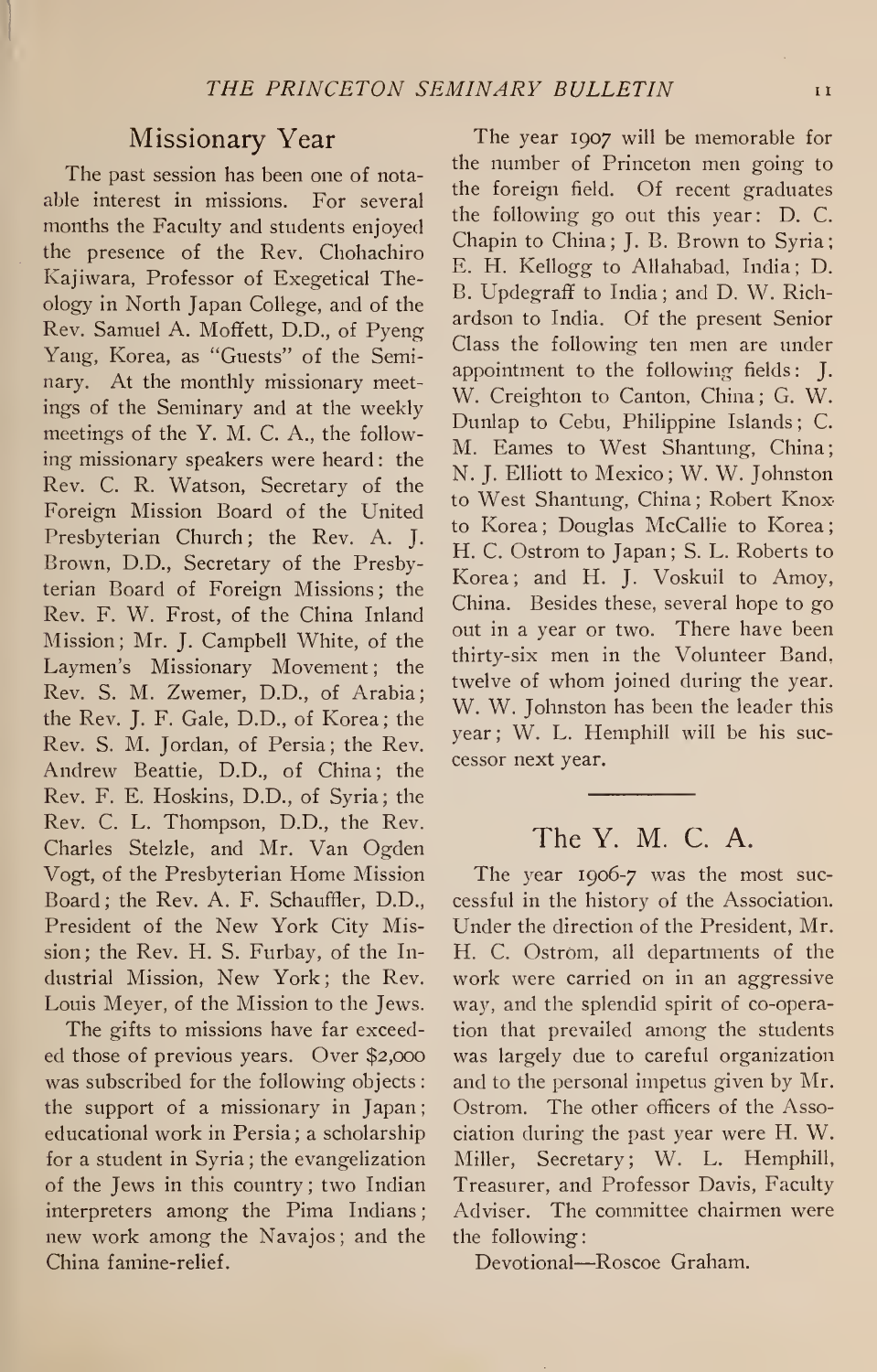Missionary—H. D. Davies.

Missionary Fund—W. M. Clark.

Deputation—J. G. Holdcroft.

Social—R. A. Garrison.

Missionary Library—J. B. C. Mackie.

Mission Study—R. G. Freeman.

Neighborhood—G. W. Dunlap.

Volunteer Band—W. W. Johnston.

Evangelistic—LeRoy Thompson.

For the general student body the regular Y. M. C. A. meetings on Tuesday evening were most helpful and inspiring. A list of prominent speakers of special excellence was secured. In addition to those missionary speakers whose names will be found in the article "Missionary Year'', some of whom were secured by the Y. M. C. A., the following addressed the Association upon other religious themes : the Rev. J. M. Fulton, D.D., of the Temperance Committee of the Presbyterian Church; the Rev. E. A. Keigwin, D.D., and the Rev. J. M. Farrar, D.D., of New York City; the Rev. Harris E. Kirk, D.D., of Baltimore ; Bishop W. F. McDowell, of the Methodist Episcopal Church; and Mr. John Sparhawk, Jr., of Philadelphia.

Under the direction of the Y. M. C. A. a special interest has been shown by the students in Neighborhood and Evangelistic Work. Six Sunday schools in and near Princeton were conducted by the students ; six churches were given regular supplies; city missions were aided throughout the year at Trenton and Princeton ; a number of evangelistic meetings were conducted by bands from the Seminary ; and <sup>47</sup> men went out to address churches on missionary themes, 60 addresses being given during the year.

Eight mission study classes were maintained among the students, with an en rollment of 70 members.

Three social meetings were held, with

a liberal provision both of fun and of re freshments. The various clubs were thus drawn into closer relation, and the influ ence on general Seminary spirit was noticeably beneficial.

Thirteen representatives were sent by the Y. M. C. A. to the Volunteer Convention at Dayton, Ohio, Dec. 6-9, 1906.

The Association's missionary library now numbers <sup>273</sup> volumes, <sup>35</sup> having been added by the graduating class.

Notice of the unparalleled interest in Foreign Missions, evidenced by the generous gifts of Faculty and students, is made elsewhere.

The prospects for the coming year are most encouraging. The officers-elect are President, John W. Lewis; Secretary, LeRoy Thompson; Treasurer, R. J. Smalley. Professor Erdman is the Adviser from the Faculty. The committee chairmen are as follows

Devotional—C. C. Tevis.

Mission Prayer Circle—W. O. Garrett.

Neighborhood Work—G. H. Fickes.

Mission Study—O. V. Armstrong.

Social—W. E. Weld.

Missionary Fund—J. G. Holdcroft.

Deputation—H. A. Gibbons.

Missionary Library—J. U. S. Toms.

Evangelistic Band—J. L. Macmillan. City Mission Work—R. A. Garrison. Volunteer Band—W. L. Hemphill.

#### Resignation of Dr. Loetscher

When the students returned after .the mid-year holidays they learned that the Rev. Frederick W. Loetscher, Ph.D., the Instructor in the department of Church History, had received a call to the pastorate of one of the leading churches of Philadelphia, and that he was seriously considering the call to the new field of work. A few weeks later the acceptance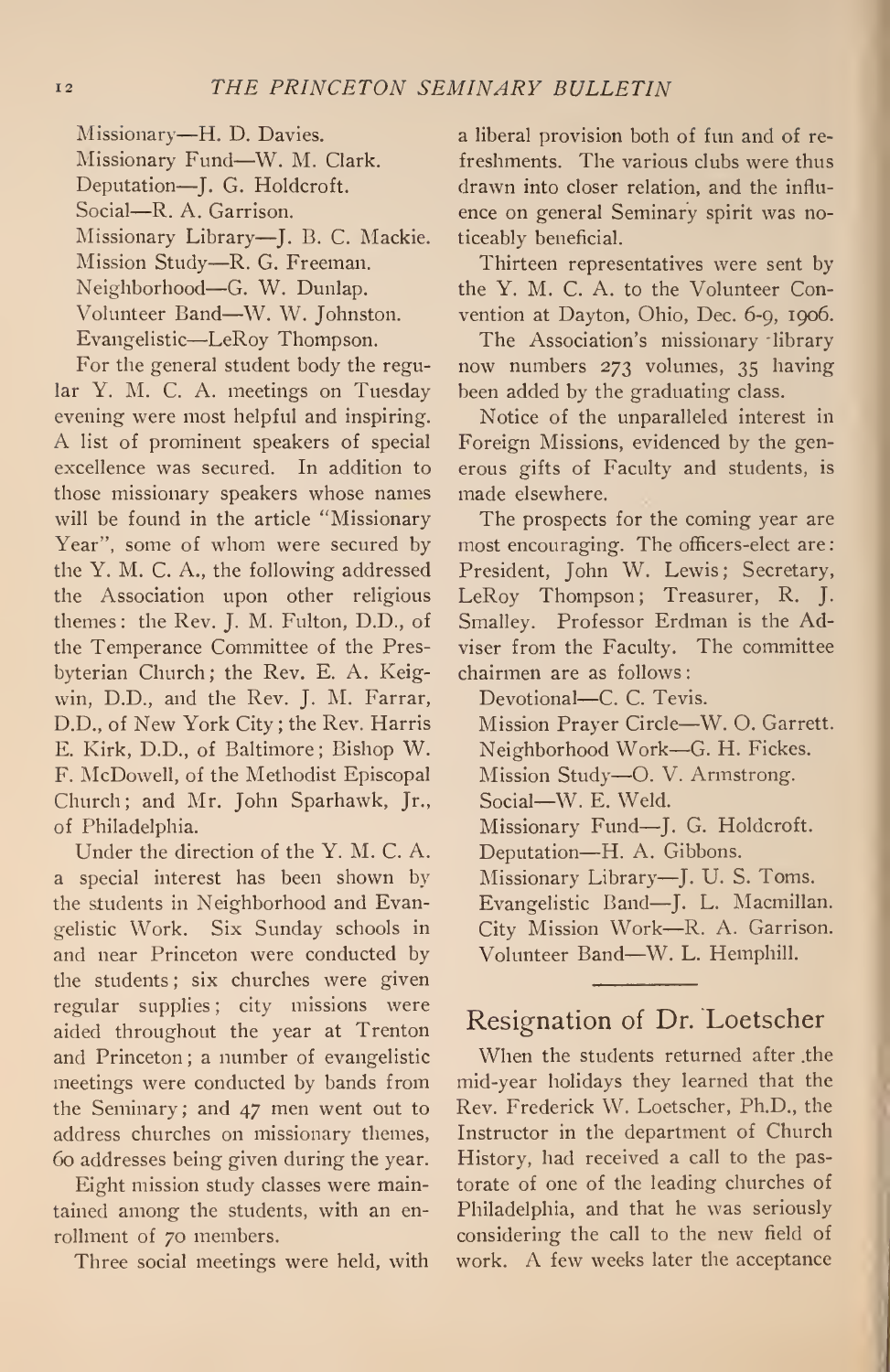of this call produced a feeling of deep regret both on the part of the Faculty and on that of the students. During his service in the Seminary he has won the love and admiration of the students for his ability and scholarship. Aside from a high appreciation of Dr. Loetscher as a teacher, the students have felt they were greatly aided in their preparation for preaching by the opportunity they fre quently enjoyed of hearing his sermons in the Seminary and town pulpits, and his helpful criticism of the preaching exercises in the Middle year. His classical composition and earnest delivery have served as a model for many Seminary students who have had the privilege of his instruction, and they feel that he will do splendid work both as pastor and as preacher in his new field of activity in the Oxford Presbyterian Church of Phil adelphia.

#### Seminary Library

In speaking of the Library in this first number of the Bulletin it may be well to a week take a glance backward and note the contrast between the old days, and even the days less remote, and the present with respect to the library advantages enjoyed by the theological students who come to Princeton. If we look back more than thirty years we see the single Gothic building, beautiful but cellarless, inadequately heated in winter, with its student attendant, who generally had a cold during the more severe months and often wore his overcoat and hat while presiding over the somewhat limited collection of books. Among these was a large number of copies of Turretin, now alas! used only in the preparation of Latin theses for Presbytery. The Library was open but a short time each day, so that the

student custodian might not miss any of his lectures.

Thirty years ago a professional libra rian was engaged and the erection of the second more useful and commodious, but less comely, building was begun. A year later the books were moved into it and reclassified, and the old building became a little used storehouse. The impulse to a larger and better use of the Library, due to the new building and the new librarian, was felt at once and the Library entered upon a more efficient career.

If we look back twenty years we see contrasts between then and now, which show decided advance. There were then 47,000 bound volumes in the Library. There are now nearly 78,000. Then the Library was open only sixteen hours during the week. Now the new building, constituting the Circulating Library, is open thirty-four hours during the week, and the renewed old building, the Reference Library and reading-room, is open sixty hours during the week, including three hours each night : or, sixteen hours a week then against a total of ninety-four Then the staff consisted of the Librarian and one assistant, who was en gaged only for the morning. Now, in addition to the Librarian there are four others, and a student who is in attend ance at the Reference Library in the evening. All this shows advance and the future promises even greater growth, thanks to the Winthrop bequest.

The Librarian wishes the Alumni to know that they may still borrow books from the Library, although they are no longer in Princeton. The conditions of such borrowing are that the borrower pay the cost of transit by express or mail both ways and return the books within a month, unless they have been renewed. All borrowers must be residents of the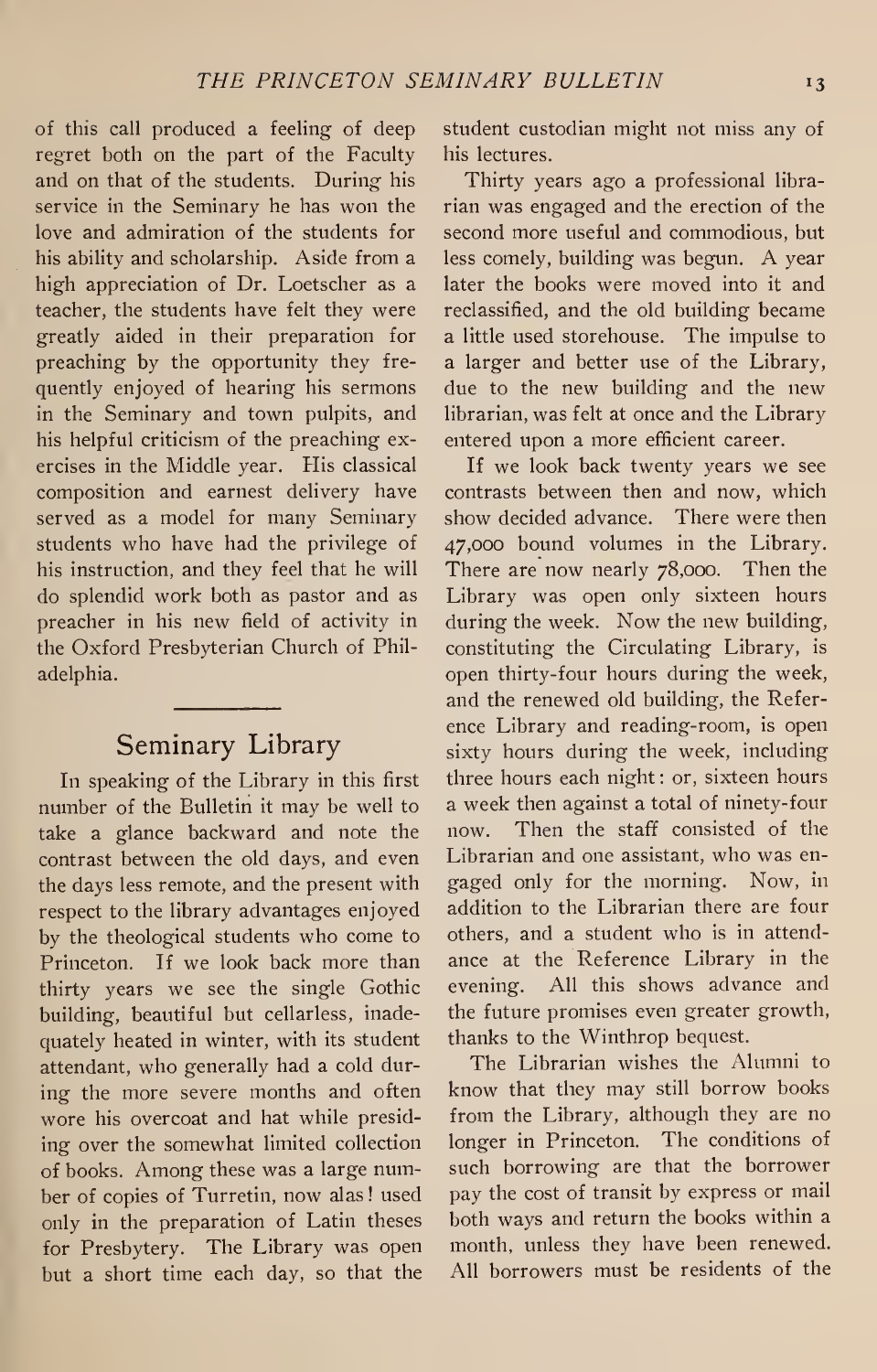United States ; custom difficulties make this regulation necessary.

# The Princeton Theological Review

With the opening of the present year the place of publication of The Princeton Theological Review was changed from Philadelphia to Princeton. The January and April numbers, which have been published by the Princeton University Press, are attractive in appearance as well as in content. This Review has a long and honored lineage. It is the true descendant of The Biblical Repertory, founded in Princeton in 1825, and more recently known as The Biblical Repertory and Princeton Review. It is the immediate successor to The Presbyterian and Reformed Review, which ceased with the year 1902. The Review is of particular value to ministers and students of theology. The recent numbers are worthy of the high place in the field of theological science which the Review has ever maintained. Among the articles might be mentioned: "Some Recent Developments in Criticism and Theology", by Professor James Orr ; "The Resurrection- and the Origin of the Church at Jerusalem", Professor W. P. Armstrong; "German Influence on Religious Life and Thought in America during the Colonial Period", Professor J. P. Hoskins ; "Rela tions of Church History to Preaching", Professor John DeWitt ; "Modern Practical Theology", Professor C. R. Erdman ; "Mediaeval Mariolatry", Professor John B. Kelso.

The book-reviews, which have always been a special feature of the successive Reviews edited at Princeton Seminary, continue to occupy a conspicuous place in the current issues, and their value has been attested by many, who have been guided in their buying and reading of theological literature by the estimates supplied in these reviews.

# University Privileges for Seminary Students

The presence of Princeton University in the same town adds greatly to the at tractiveness of the Seminary, as a large part of the student's life, outside of his studies, is made up of the enjoyment of those privileges and interests which he shares with University men.

During the past year the Seminary students were able to see a series of the best football games in the country, cul minating in the great Princeton-Yale game, in which neither team was able to score. In the spring an opportunity is also given to witness games between some of the best college baseball teams in the East. The Eastern Intercollegiate Cross-Country Run was held here last fall, and will again come to Princeton for the next year. During the past year the new Carnegie Lake was completed and opened. This lake is the gift of Mr. Andrew Carnegie, and is three and a half miles in length. It extends from the rail road bridge, south of the University, to Kingston, and affords excellent opportunity for skating in winter and for rowing and canoeing in spring and fall.

An opportunity is also given to hear some of the best lectures in the country without cost, the speakers being secured by the University on the Spencer Trask foundation. During the past year there were opportunities to hear such men as Commodore Peary, the Arctic explorer Mayor McClellan of New York City; Prof. Inge, of Oxford University, and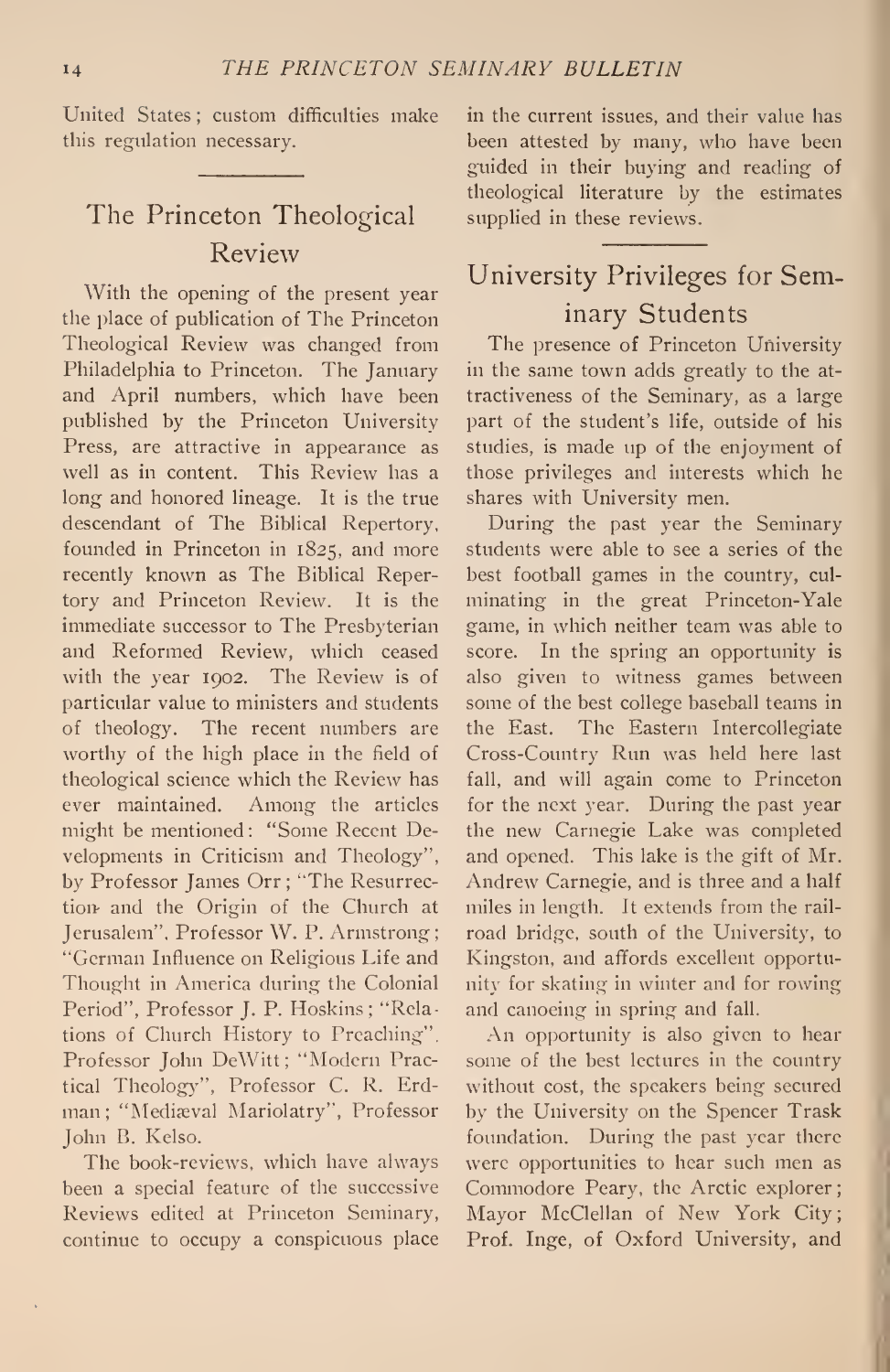the Hon. J. R. Garfield, Secretary of the Interior. The Princeton-Harvard debate, in which the Princeton team was successful, was also held here, and one of the winning team was Mr. R. S. Sidebotham, a resident of the Seminary who has been a student of both institutions.

Seminary students are also given the use of the University library, and opportunity is afforded them to secure their A.M. degree by taking three hours a week of graduate work in the University for two years. A number of students avail themselves of this privilege every year and secure degrees in the departments of English Literature, Philosophy, or Ethics. This gives an opportunity to enjoy instruction under such men as Dr. Henry van Dyke, Prof. Alexander T. Ormond, and Dr. Patton.

#### Seminary Athletics

During the past year interest in athletics in the Seminary has been specially keen.

The season opened last fall with an inter-club contest in Goal Ball, with strong teams representing each of the clubs. The pennant which was put up was won by the team representing the Adelphian Club.

Owing to the presence of a large number of men in the Seminary from the British Isles, considerable interest was also shown in Association football and a team was organized to play an exhibition game with the 'Varsity team of the University. The Seminoles were victors in a most exciting game on Dec. 6, by a score of <sup>1</sup> to o.

A Basket Ball team was also organized late in the season under the managership of L. Newton Hayes. N. J. Elliott was Faculty. captain of the team. Two games were

played with a team from Union Theological Seminary, one at Princeton and one in New York City. Union won both games. Other games were played with Co. L team of Princeton, and with the Y. M. C. A. team of Harrisburg. The line up was composed of five University excaptains, as follows

Elliott (captain) —University of Nebraska.

McConnell—Wooster.

Crawford—Amherst.

Weld—Wooster

Whallon—Hanover.

The Tennis Club of the Seminary has four courts, which are kept in playing condition and supplied with nets and backstops during the fall and spring. About forty men were members of that club this year.

The officers for 1906-1907 are:

President—G. W. Dunlap.

Secretary—W. E. Weld.

Treasurer—L. Newton Hayes.

A tournament is conducted by the club at the beginning of each year. The championship for 1906 was won by

Singles—W. E. Weld.

Doubles—Roscoe Graham,

W. P. Van Tries.

### The General Catalogue of the Seminary

The Boards of Directors and Trustees have made arrangements for the issue of a new edition of the General Catalogue. This publication, an edition of which last appeared in 1894, gives in condensed form the biographies of all those who have at any time been students in the Seminary, together with information concerning Directors, Trustees and The bringing of this useful Catalogue up to date will be very wel-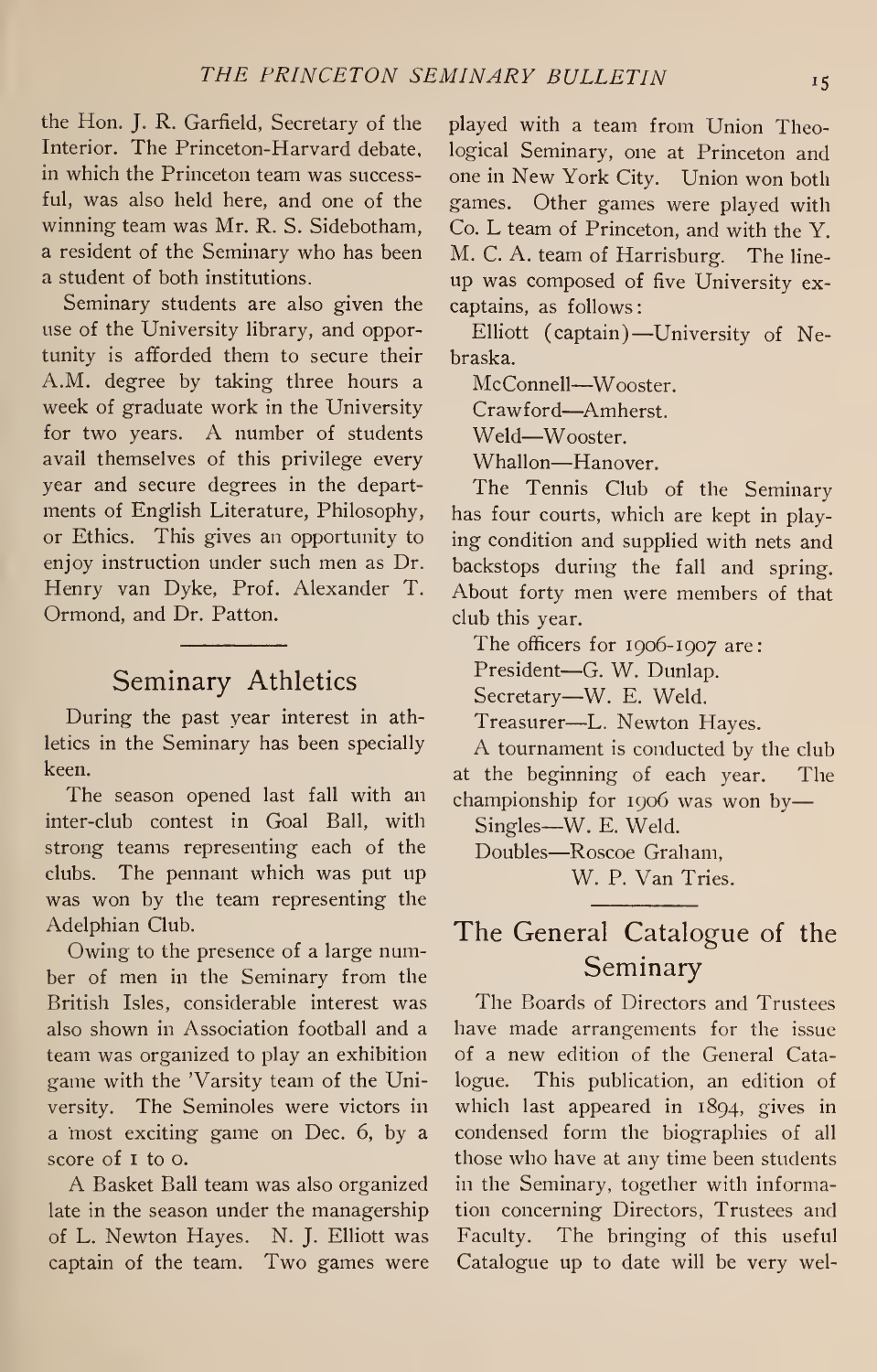come to the graduates of the institution. The work will be in charge of Secretary of the Board of Directors Hugh H. Hamill, Esq., and the Librarian, Rev. Joseph H. Dulles. The latter will act as editor. He will need the prompt co operation of the Alumni in his laborious task.

In this connection attention is called to the desirability of a prompt notifica tion by the Alumni of change of address, in order that the Catalogue, Necrological Report and Seminary Bulletin may be properly mailed to them. Such notification may be sent to the Librarian, or to the Registrar and Secretary.

Princeton University Press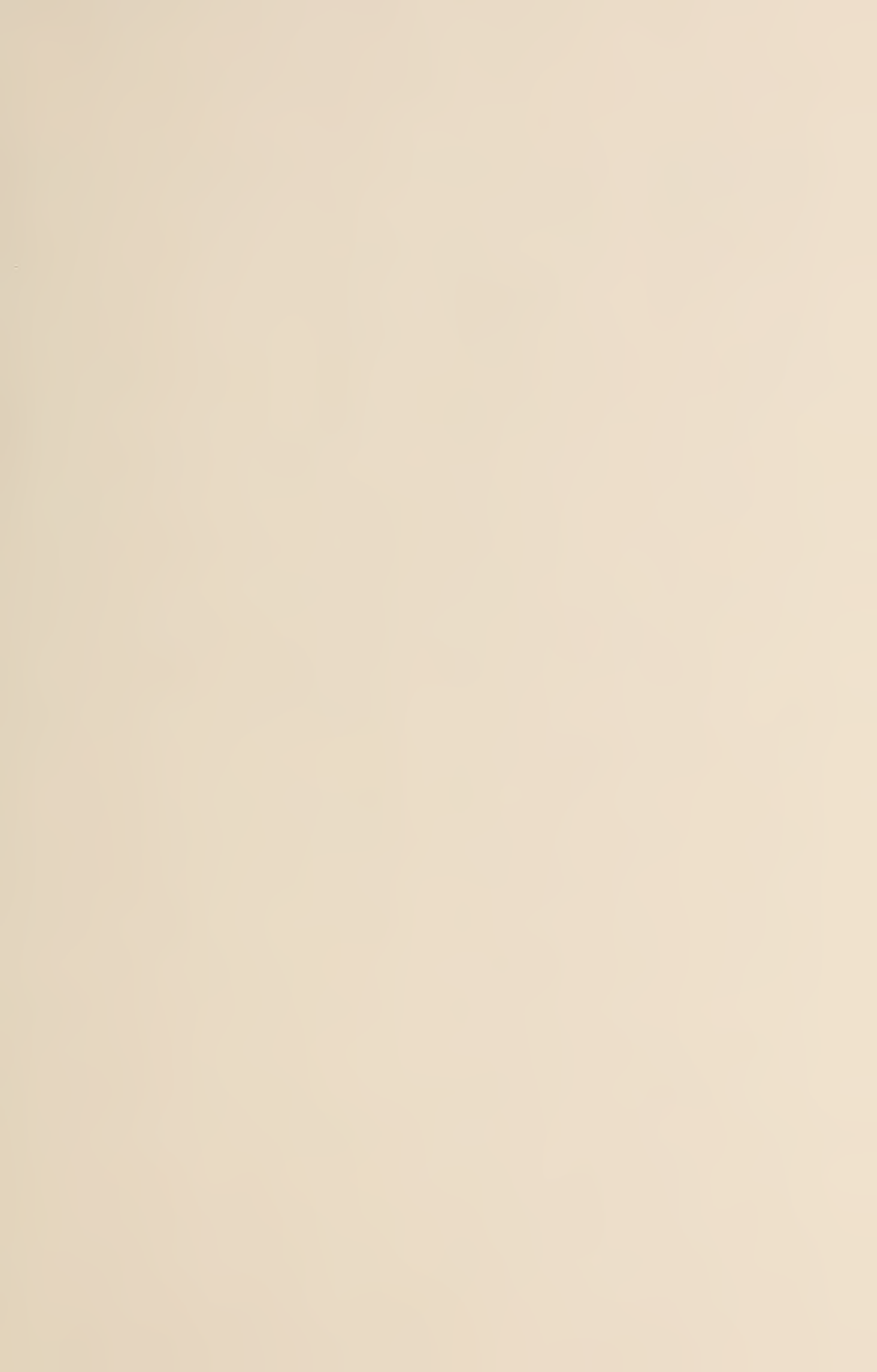

# FOR USE IN LIBRARY ONLY

# PERIODICALS



#### FOP USE IN LIBRARY ONLY.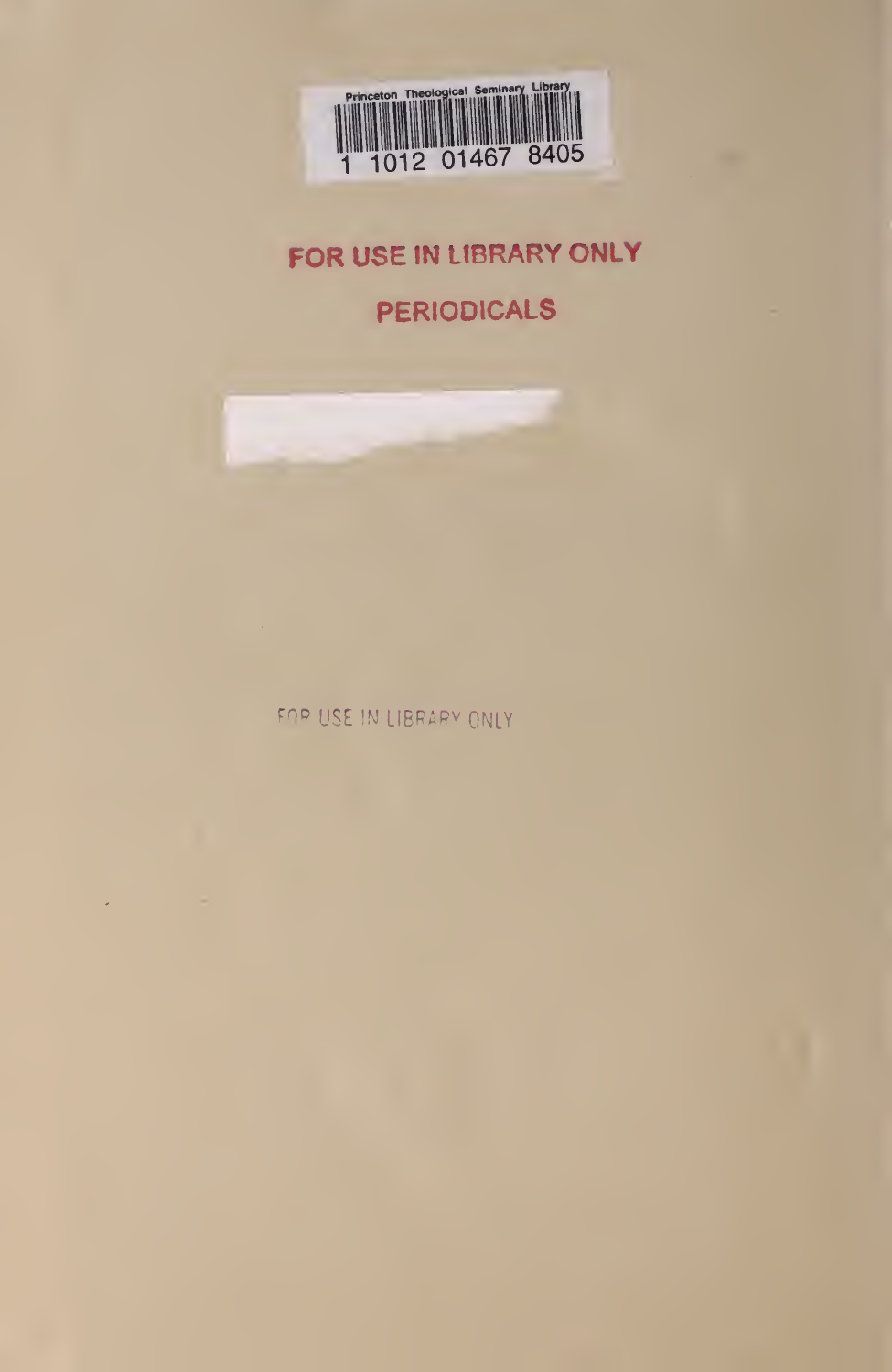